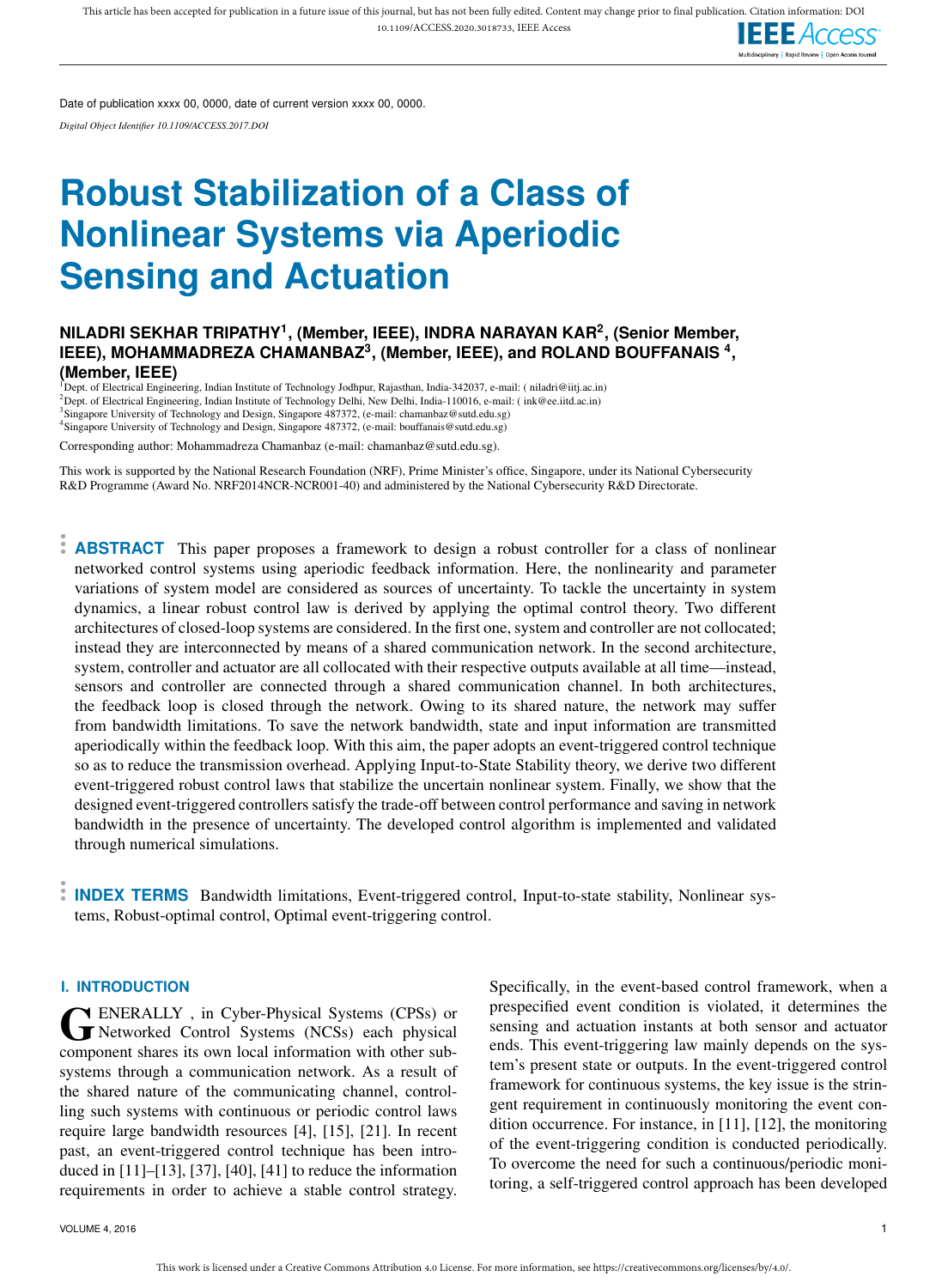**IEEE** Access<sup>®</sup>

and reported in [3], [45]. In this self-triggered control approach, the subsequent time instant for event occurrence is determined using the system's state or output information at the previous sampling instant. For both classical eventtriggering and self-triggering controls, a reduction in the overall network use can be achieved by increasing the time interval between triggering events. In the specific context of cyber-physical systems (CPSs) and networked control systems (NCSs), the primary role played by aperiodic sensing and actuating for continuous and periodic event-triggered control has been reported in [4], [15], [21].

The key deficiency with classical event-triggered control is the need to have access to an accurate model of the studied system in order to devise the event-triggering rule. In practice, system modeling inevitably simplifies the actual system operation and thereby introduces a certain level of inaccuracy, which have practical implications. It is worth highlighting that there is a vast breadth of problems related to addressing the issue of event-triggering control in the presence of uncertainty. Such uncertainty has several possible origins: nonlinearity, variation in the system's parameters, components unaccounted for in the dynamical model, and pervasive perturbations. These issues thereby necessitate the development of a specific controller. Recently, an attempt has been made to develop both state and output feedback resilient controllers under communication constraint and model uncertainty. Ghodrat & Marquez [9] have proposed an eventtriggered control law for Lipschitz nonlinear systems. In their work, the design of the triggering rule and control law have been carried out concomitantly. Both state and output feedback event-triggered control laws have been developed. To develop output feedback law, they consider an observer dynamics with intermittent measurement. They have shown that the separation principle is satisfied under small sampling threshold between sensors-observer transmission channel. In [25], Liu & Huang have proposed an event-triggered output feedback robust control technique for a class of nonlinear systems. They have solved the global robust output regulation problem for nonlinear systems in the presence of uncertain parameters that belong to some arbitrarily large prescribed compact set. Liu & Jiang [24] discussed the concept of eventtriggered robust stabilization of nonlinear systems using the small gain approach. To avoid infinitely fast sampling, they have proposed an Input-to-State Stability (ISS) gain condition and correspondingly an event and self-triggering mechanism subject to external disturbances. Recently, in [42], [43], an event-triggered robust control algorithm has been developed based on aperiodic feedback to deal with the presence of uncertainty, albeit limited to linear systems. Tripathy et al. have adopted an optimal control strategy to design such a robust control law [42], [43]. Originally, this control law has been developed by Lin et al. [22], [23] within the optimal control framework. The nominal dynamic (or a virtual dynamic) has been used to design the control law. To realize the robust control law in [43] and [42], a prior assumption is made in that the system model is considered to be linear in nature. But in practice, most systems are nonlinear. Therefore, considering nonlinear systems is a far more realistic and pertinent control problem . Moreover, extending robust control results mentioned in [42], [43] for a class of nonlinear systems in the presence of bandwidth constraints in the communication channel is not straightforward. Indeed, the design of robust control input depends on results borrowed from the optimal control theory. In general, to design an optimal control law for a nonlinear system, it is essential to solve the Hamilton–Jacobi–Bellman (HJB) equation. Solving HJB is known to be computationally intensive and expensive since it essentially is a partial differential equation (PDE). Researchers have used different techniques to achieve this goal—e.g., neural networks and dynamic programming [1], [2], [6], [44], [48]. Recently, Yang & He [49] adopted an actor-critic based neural-network technique to address the robust stabilization problem of event-triggered nonlinear systems with input constraint. To design such a robust controller, they have solved an infinite-time nonlinear optimal control problem. However, these computation techniques remain computationally demanding. To overcome these challenges, a linear control law is proposed for a class of nonlinear systems, which can withstand uncertainties and limited availability of feedback information. This paper considers the input-to-state stability theory [10], [31], [36], [50] for analysis. Various researchers used the ISS theory for analyzing the robustness of event-triggered linear and nonlinear systems. The ISS theory results for linear system with external disturbance with observer-based output feedback control has been discussed in [50]. Ghodrat & Marquez [10] have applied the ISS theory to derive the event-triggering rule for a class of input-affine nonlinear systems under network constraints. They also showed that the proposed controller ensures stability in the presence of actuator errors and external disturbances.

In this paper, an event-triggered robust control algorithm is proposed to stabilize a class of nonlinear systems with aperiodic feedback information. Here, nonlinear systems with parametric uncertainty are considered. An attempt is made to rewrite the system dynamics as a linear model plus uncertainty. With this formulation, the system nonlinearity and parametric variation of the system's model are considered as a source of uncertainty. An event-based linear robust control algorithm is developed to stabilize this class of nonlinear systems with aperiodic feedback information. To regulate the behavior of this system when faced with multiple sources of uncertainty, two different event-based control algorithms are introduced. The first event-triggering rule depends on the error between current and last transmitted state information, whereas the second one uses a nominal model for event generation. Furthermore, for an optimal usage of communication resources in the presence of model uncertainty, a modified optimal control problem has been formulated where both the cost due to the information transmission and system uncertainty are considered. To ensure the closed-loop stability of such systems, a robust control law is computed using the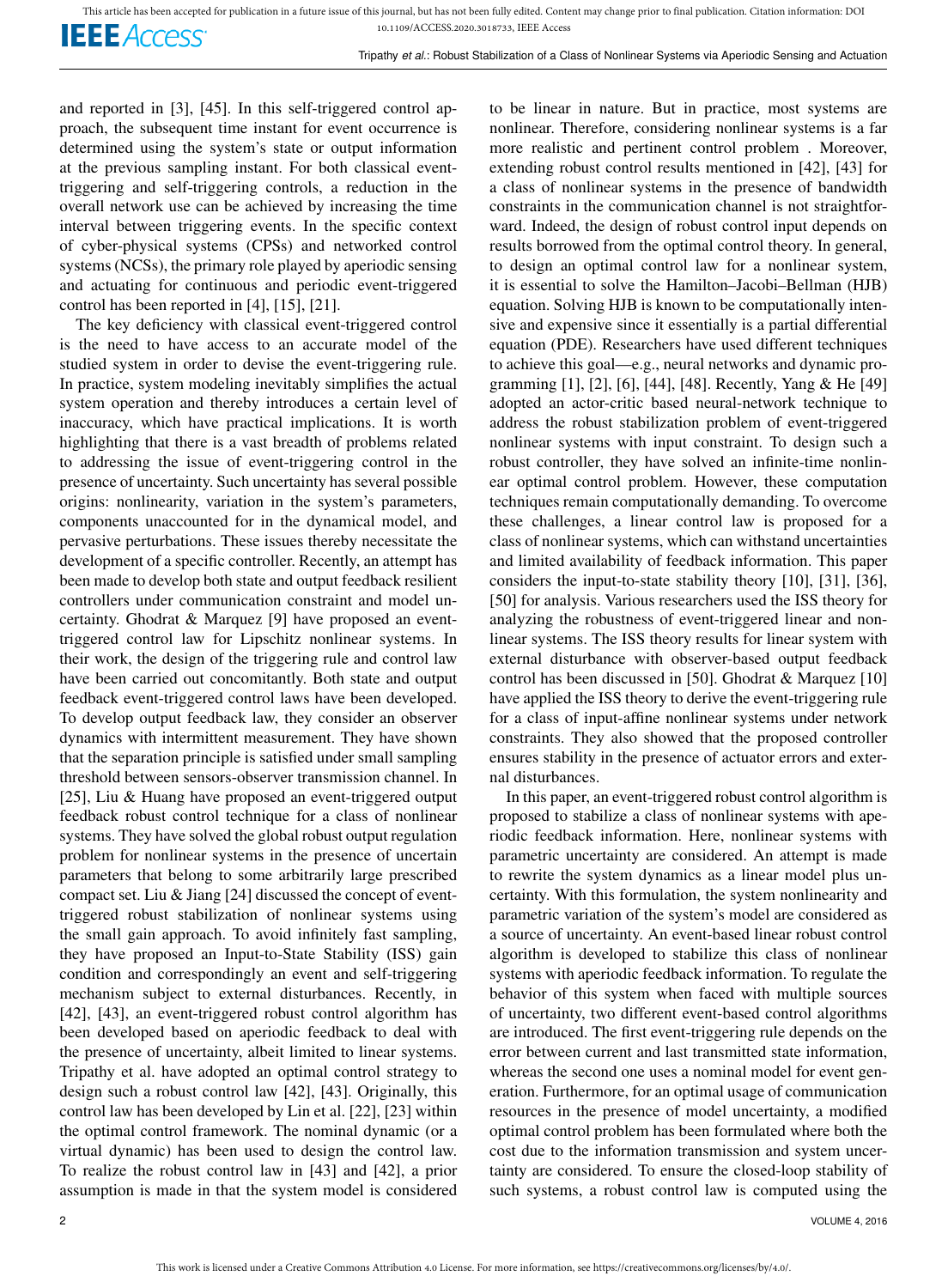nominal—or a virtual—dynamics and the prior knowledge of the uncertainty bound. Next, the derived controller gain matrix is used to analyze the closed-loop performance. The ISS theory is applied to derive the event-triggering rule. The key contributions of this work are listed below:

- A class of nonlinear dynamical systems is considered. The nonlinear component and parameter variations of the system model are treated as a source of matched and mismatched uncertainties. Using the optimal control framework for robust controller design, a linear control law is derived by solving a Linear Quadratic Regulator (LQR) problem. The linear robust control law ensures the closed-loop stability of the original nonlinear system.
- Based on the classical input-to-state stability theory, a novel event-triggering rule is developed to reduce the information required to stabilize this class of systems. The triggering law considers the upper bound of uncertainty such that it can withstand a range of variations for the uncertain parameters.
- We propose an event-triggered robust controller for uncertain systems with optimal event-triggering. To solve the robust controller and optimal event-triggering law, a joint optimization problem is formulated by minimizing a cost-function that embodies both control and communication costs for optimal usage of resources. It is shown that the design of robust optimal event-triggered controller using the optimal control framework is split in two sub-problems—the design of robust controller using the linear quadratic regulator (LQR) framework and the optimal event-triggering sequence using dynamic programming.

#### Organization

The paper is organized as follows. In Section II, we present the problem statement and preliminaries, which will be used subsequently to state the results. The proposed concept considers the infinite-horizon cost and a zero-order-hold (ZOH) at the actuator end to realize the control law. Section III and IV present the key contributions of this work—mainly the event-triggering criterion and stability results. The eventtriggering and stability results for mismatched and matched uncertain systems are presented in Sections III and IV respectively. A new ZOH-free robust control law with optimal event-triggering law is also presented in Section IV. The proposed robust control law is derived by minimizing a finite-horizon cost consisting of communication cost and the cost associated with system uncertainty. In Section V, the effectiveness of the developed control algorithm is assessed numerically based on two examples of nonlinear systems. Section VI concludes the paper. Some of the proofs and steps to realize the proposed control laws are included in Appendix.

## **II. PRELIMINARIES AND PROBLEM FORMULATION**

This section mainly presents the problem and briefly describes some preliminaries which are used subsequently in the next sections.

## *A. NOTATIONS AND DEFINITIONS*

The Euclidean norm of a vector  $x \in \mathbb{R}^n$  is denoted by  $||x||$ , while  $\mathbb{R}^n$  refers to the vector space of real vectors of dimension *n*, and by extension,  $\mathbb{R}^{n \times m}$  is the vector space of real-valued *n*-by-*m* matrices. The notation  $\mathbb{R}_{\geq 0}$  refers to the set of non-negative real numbers. The symbols  $A \leq 0$ ,  $A<sup>T</sup>$ and  $A^{-1}$  are classically used to specify the negative semidefinite character of a matrix  $A$ , its transpose, and its inverse respectively. The symbol  $I$  denotes the identity matrix of appropriate dimension. The norm of a matrix  $A \in \mathbb{R}^{n \times m}$ is denoted by ||A|| and computed as  $||A|| := \sup\{||Ax||$ :  $||x|| = 1$ . The maximum (resp. minimum) eigenvalue of a symmetric matrix  $P \in \mathbb{R}^{n \times n}$  is  $\lambda_{\max}(P)$  (resp.  $\lambda_{\min}(P)$ ). A continuous function  $f: \mathbb{R}_{\geq 0} \to \mathbb{R}_{\geq 0}$  is said to be class  $\mathcal{K}_{\infty}$ if it is strictly increasing and  $f(0) = 0$  and  $f(s) \rightarrow \infty$  as  $s \to \infty$ . A function  $f : \mathbb{R}_{\geq 0} \to \mathbb{R}_{\geq 0}$  is class K, if it is continuous, strictly increasing and  $f(0) = 0$ . A continuous function  $\beta(r, s) : \mathbb{R}_{\geq 0} \times \mathbb{R}_{\geq 0} \to \mathbb{R}_{\geq 0}$  is a KL function, if it is a class  $K$  function with respect to  $r$  for a fixed  $s$ , and it is strictly decreasing with respect to  $s$  when  $r$  is fixed [18]. We remark that the definitions used throughout this paper are identical to those found in the literature [18], [31], [36].

## Definition 1 (Input-to-State Stability). *A continuous-time system*

$$
\dot{x}(t) = f(x(t), u(t)),\tag{1}
$$

*is input-to-state stable (ISS) if there exists a solution*  $x(t)$ *,* ∀t ≥ 0 *satisfying*

$$
||x(t)|| \le \beta(||x(0)||, t) + \gamma \bigg(\sup_{\tau \in [0,\infty)} \{||u_{\tau}||\}\bigg),
$$

*for all admissible inputs*  $u(t)$  *and for all initial values*  $x(0)$ *, with*  $\beta$  *and*  $\gamma$  *being a*  $\mathcal{KL}$  *and*  $\mathcal{K}_{\infty}$  *function, respectively.* 

## Definition 2 (ISS Lyapunov Function).

*A continuously differentiable function*  $V(x(t))$  :  $\mathbb{R}^n \to \mathbb{R}$ *is an input-to-state (ISS) Lyapunov function for* (1) *if there exists class*  $K_{\infty}$  *functions*  $\alpha_1, \alpha_2, \alpha_3$  *and a class* K *function*  $\gamma$  for all  $x \in \mathbb{R}^n$  and  $u \in \mathbb{R}^m$  satisfying the following *conditions:*

$$
\alpha_1(\|x(t)\|) \le V(x(t)) \le \alpha_2(\|x(t)\|), \tag{2}
$$

$$
\dot{V}(t) \le -\alpha_3(\|x(t)\|) + \gamma(\|u(t)\|). \tag{3}
$$

## *B. PROBLEM DESCRIPTION*

This paper considers a feedback control strategy for networked control systems in the presence of bandwidth constraints in feedback path and parametric uncertainty in system dynamics. To tackle channel constraint in feedback loop in the face of model uncertainty, we formulate a novel eventtriggered robust control algorithm for a class of nonlinear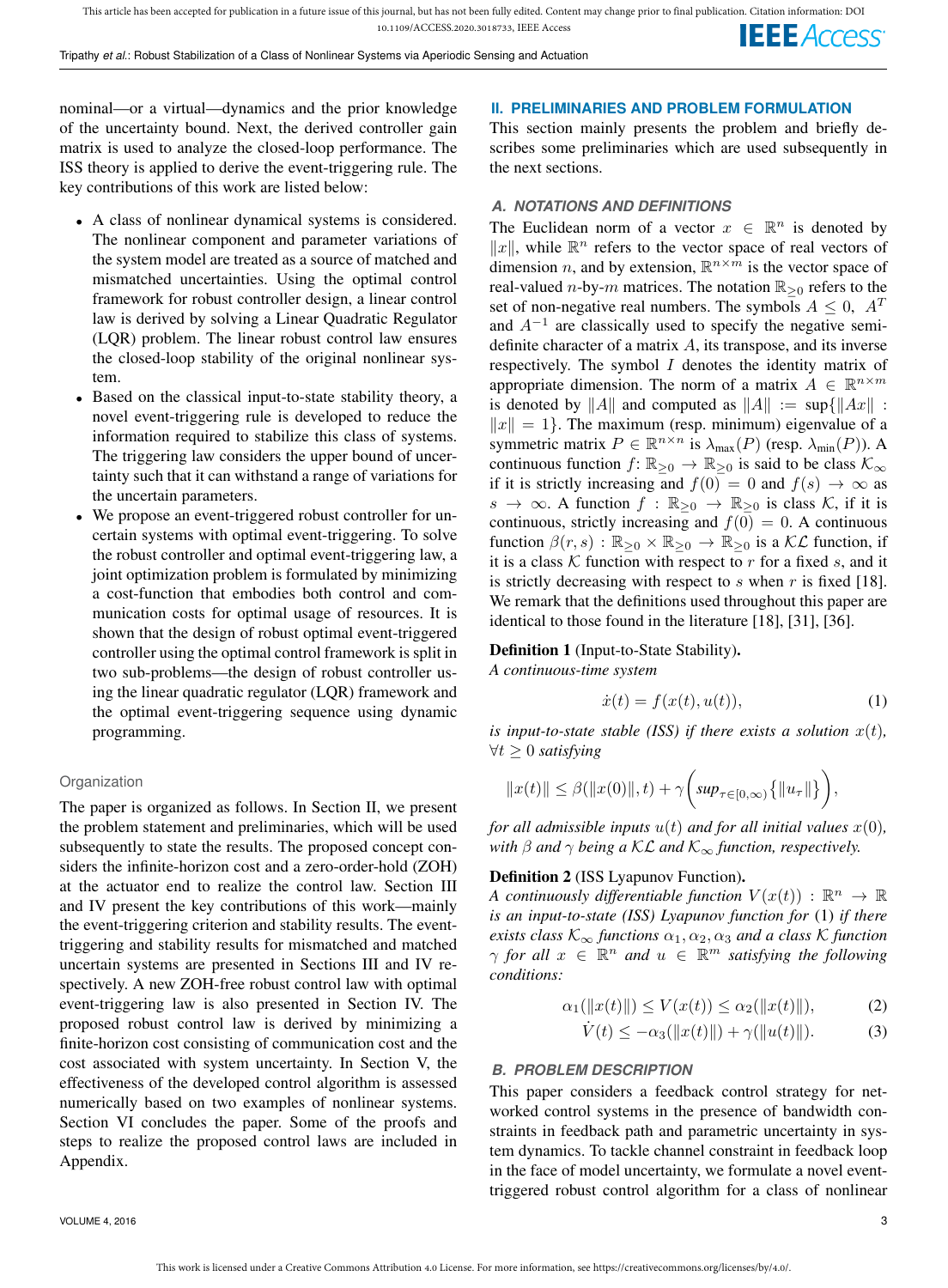systems. Figure 1 shows the block diagram of the proposed robust control technique. In this diagram, the following elements are clearly appearing: (i) system, (ii) controller, and (iii) a communication network interconnecting the previous two components. The states of the system are measured continuously by the sensors at the system end. The information from sensors are shared with the controller through a communication network. In between sensor and controller, an eventmonitoring unit monitors continuously the occurrence of an event condition. Specifically, when a predefined triggering event occurs, the monitoring unit ensures the proper transmission of the state variable to the controller. This robust control problem is addressed from an equivalent optimal control strategy based on the linear nominal model or a virtual dynamics of the original nonlinear systems. The gain K of the controller and aperiodic state datum,  $x(t_k)$ , which is obtained from the nonlinear system serves to compute this event-triggering control rule  $u(t_k) = Kx(t_k)$  stabilizing the closed-loop system in the presence of uncertainty. Here, the input function is actuated aperiodically at instants  $t_0, t_1, t_2, \cdots, t_k$ , where  $t_k$  represents the latest such event. A zero-order hold (ZOH) at the actuator end holds the most recent actuated input data until a subsequent triggering event leads to the transmission of another input data. Here, the actuator is assumed to be embedded within the system, with an instantaneous update of the control input at the time of transmission. The primary concern of this paper is to propose



FIGURE 1: Architecture I: Schematic block diagram of the developed event-triggered robust control strategy where sensors, controller and actuators are interconnected through a communication network.

an event-triggered robust control law that can withstand the system nonlinearity and model uncertainty for a class of nonlinear systems. In general, uncertainty in system dynamics is either matched or mismatched (matched: i.e. uncertainty is in the range space of input matrix [5], [17], [19], [34], mismatched: i.e. uncertainty is not in the range space of input matrix). In this section, we consider mismatched system first and then results of matched systems are reported in Section IV as a special case of the mismatched case.

Remark 1. *This paper considers two architectures for sensors, controller and actuators network [39]. In the first architecture, shown in Fig. 1, we assume that sensors and actuators are collocated but the controller is not collocated and it is interconnected through a communication network. In the second architecture, shown in Fig. 2, we consider actuators and controller to be collocated but sensors are spatially distributed and interconnected with the controller via a communication network. This type of NCS architecture has been considered in [27], [28]. A detailed discussion of the second architecture is given in Section IV.*

System description: Consider a class of nonlinear systems with uncertainty characterized by the following dynamical law

$$
\dot{x}(t) = Ax(t) + \underbrace{D\Phi(x)}_{\Delta_1(x)} + \left(B + \underbrace{Bh(x)}_{\Delta_2(x)}\right)u_{\text{mis}}(t), \quad (4)
$$

where  $x \in \mathbb{R}^n$ ,  $u_{\text{mis}} \in \mathbb{R}^m$  are the state and input vectors respectively. The matrices  $A$ ,  $B$  and  $D$  are constant matrices with appropriate dimensions. The matrix pair  $(A, B)$  is controllable. Two unknown nonlinear functions  $\Delta_1(x)$  =  $D\Phi(x)$  and  $\Delta_2(x) = Bh(x)$  are treated as uncertainty sources. Specifically,  $h(x)$  corresponds to the uncertainty at the input level, while  $\Phi(x)$  embodies the uncertainty at the system's level. In general, uncertainty in system dynamics is either matched or mismatched [5], [19]. The system (4) suffers from matched uncertainty if both uncertainties

$$
\begin{cases} \Delta_1(x) = D\Phi(x), \\ \Delta_2(x) = Bh(x), \end{cases}
$$
 (5)

are in the range space of the nominal input matrix B. However in (4), the nonlinear function  $\Delta_1(x)$  does not hold the matching condition as  $D \neq B$ , thereby yielding a mismatched case. The uncertainty  $\Delta_1(x)$  in (4) can be decomposed into matched and mismatched components:

$$
D\Phi(x) = \underbrace{BB^+D\Phi(x)}_{\text{matched}} + \underbrace{(I - BB^+)D\Phi(x)}_{\text{mismatch}}.
$$
 (6)

The notation  $B^+$  is used to represent the pseudoinverse [14] of input matrix B. Unknown functions  $\Phi(x)$  and  $h(x)$  satisfy the following assumptions:

**Assumption 1.** *The function*  $\Phi(x)$  *is bounded*  $\forall x$  *and the following inequality holds*

$$
\Phi(x)^T [D^T B^{+T} B^+ D + I] \Phi(x) \le x^T F_{\text{mix}} x. \tag{7}
$$

*where the positive semi-definite matrix* F*mis is a priori known.*

**Assumption 2.** *The function*  $h(x)$  *is positive semi-definite,*  $h(x) \geq 0$  *and there exists a known non-negative function*  $h_{max}(x)$  *such that for all x,*  $h(x)$  *satisfies* 

$$
0 \le h(x) \le h_{\text{max}}(x). \tag{8}
$$

The matrix  $F_{\text{mis}}$  and function  $h_{\text{max}}(x)$  in (7) and (8) are related with the upper-bound on uncertainties  $\Phi(x)$  and  $h(x)$ .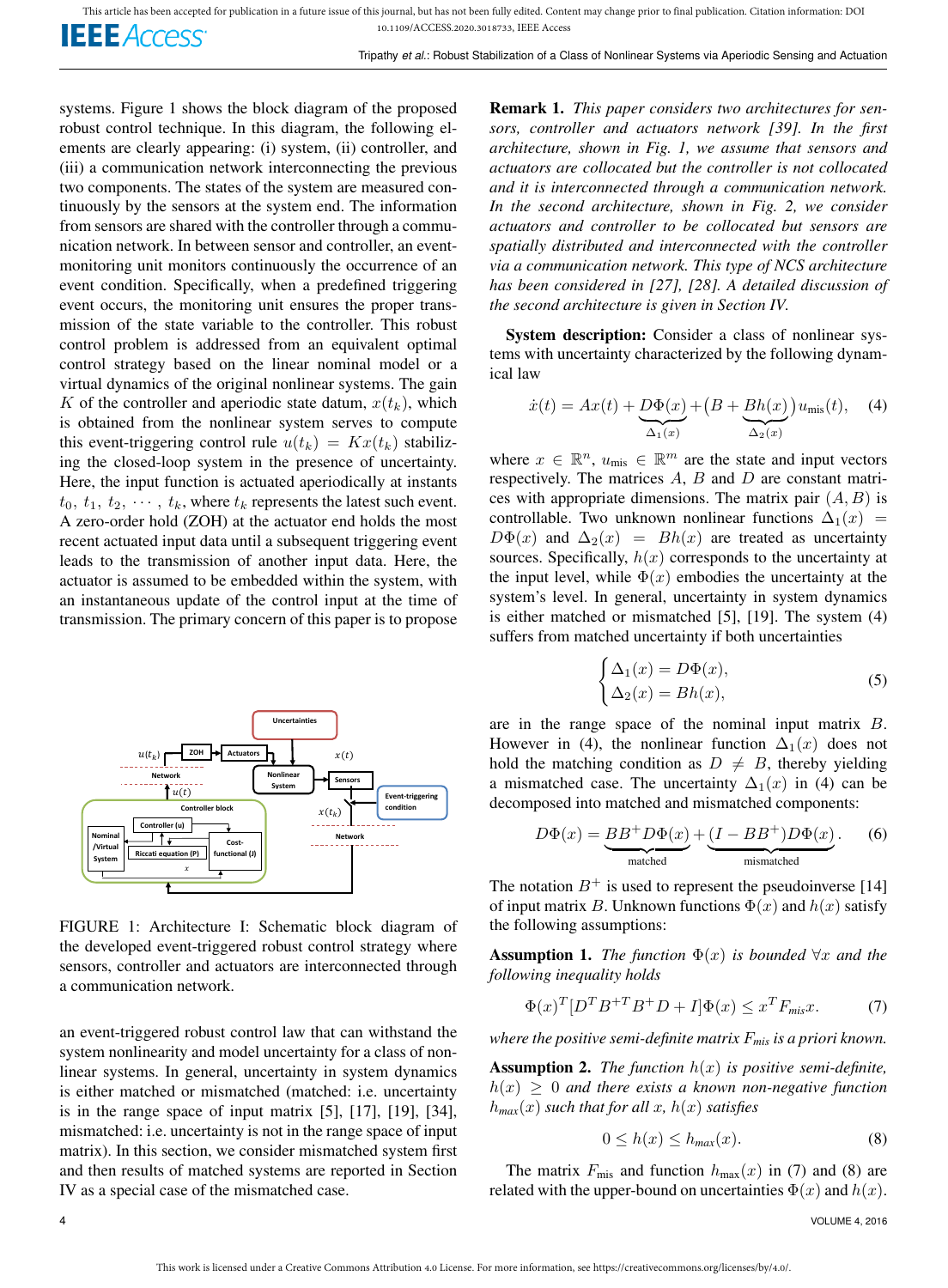In the subsequent sections, these Assumptions will be used to derive the controller gain matrices and stability results.

From [37], the closed-loop system (4) with event-triggered control input  $u_{\text{mis}}(t_k)$  can be written as

$$
\dot{x}(t) = Ax(t) + D\Phi(x) + (B + Bh(x))u_{\text{mis}}(t_k), \quad (9)
$$

$$
u_{\rm mis}(t_k) = K_{\rm mis} x(t_k) = K_{\rm mis}(x(t) + e(t)). \tag{10}
$$

where  $K_{\text{mis}}$  is the controller gain and  $x(t_k)$  is the state information of (9) at the  $k^{th}$  event-triggering instant. To tackle aperiodic information  $x(t_k)$ , an error variable  $e(t)$  is defined

$$
e(t) = x(t_k) - x(t), \quad t \in [t_k, t_{k+1}). \tag{11}
$$

To stabilize (9) in the presence of uncertainty and aperiodic feedback information, the following problem is formulated.

P<sub>1</sub>− Problem Statement: Design the robust state feedback control law (10) to regulate the closed-loop behavior of the event-triggered system (9) such that it is input-to-state stable (ISS) with respect to its measurement error  $e(t)$ , in the presence of uncertainty (5).

Proposed solution: To solve the proposed problem, two different steps are adopted. First, results from the optimal control theory are used to develop a robust control strategy. As a next step, an event-triggering criterion is established to ensure input-to-state stability of (9). This criterion is obtained from assuming the existence of an input-to-state stable Lyapunov function  $V(x) = x^T P x$ ,  $P \ge 0$ . The specific details about the derivation of this criterion are presented in the following Sections. The method to derive the robust controller gains to tackle uncertainty and event-triggering rule to deal with aperiodic feedback are presented next.

## **III. EVENT-TRIGGERED ROBUST CONTROL**

This section describes the steps involved in designing the robust controller and event-triggering law. The controller design steps are discussed first, followed by the theorem associated with the event-triggering condition.

## *A. CONTROLLER DESIGN*

To determine the state feedback gain, this paper adopts the emulation approach. That is, initially the gain matrices are derived assuming that feedback information is available continuously. Next, some techniques are developed to take into consideration some network effects. In the following, the controller design process is discussed.

Aim: Design the state feedback controller  $K_{\text{mis}}$  such that system (4) remains stable in the presence of bounded uncertainties (5).

To solve the above-mentioned robust control problem, an optimal control approach is adopted. The central idea is to design the optimal control input for the linear virtual (or nominal) system that minimizes a modified cost function. The term "modified" is used here to characterize the cost function given its dependence on the maximum variation (i.e. upper bound) of uncertainty. Then, it is shown that

this derived optimal input is also a robust solution to the original system in the presence of uncertainty. Now, we derive the corresponding virtual system and cost function of the uncertain system (4).

• The virtual dynamical law for system (4) reads

$$
\dot{x} = Ax + Bu_{\text{mis}} + (I - BB^+)Dv,\qquad(12)
$$

and the cost function for the mismatched uncertain systems (4) is given by

$$
J_{\rm mis} = \int_0^\infty (x^T (F_{\rm mis} + \eta^2 I)x + u_{\rm mis}^T u_{\rm mis} + \rho^2 v^T v) dt,
$$
\n(13)

where the matrix  $F_{\text{mis}}$  is selected such that the inequality (7) holds.

The state feedback control input  $u_{\text{mis}} = K_{\text{mis}} x$  and virtual input  $v = Lx$  serve to stabilize (12). The virtual control input  $v$  is introduced to consider the mismatched part of the uncertainty. To obtain a robust controller in this optimal control approach, we use the following Lemma stated in [1], [22], [23].

Lemma 1. *The optimal control solutions for virtual system* (12) *with a modified cost function* (13) *is robust for the original system* (4) *in the presence of all bounded variations of uncertainties* (5)*.*

A proof for Lemma 1 can be found in [1], [22], [23]. Based on this Lemma, the robust controller gain matrices can be obtained by solving a linear-quadratic regulator (LQR) problem. According to the optimal control theory [29], the optimal control signals for (12) minimizing the cost function (13) are given by

$$
u_{\text{mis}} = \underbrace{-B^T P_1}_{K_{\text{mis}}} x = K_{\text{mis}} x,\tag{14}
$$

$$
v = \underbrace{-\rho^{-2}D^{T}(I - BB^{+})^{T}P_{1}}_{L}x = Lx, \quad (15)
$$

where  $P_1$  satisfies the following Riccati equation

$$
P_1A + A^T P_1 - P_1 B B^T P_1 + F_{\text{mis}} + \eta^2 I
$$
  

$$
-\rho^2 P_1 (I - B B^+) D D^T (I - B B^+)^T P_1 = 0.
$$
 (16)

The aperiodic state information  $x(t_k)$  and controller gain matrices are used to derive the event-triggered control law, which is discussed next.

## *B. DESIGN OF EVENT-TRIGGERING LAW*

This subsection presents the event-triggering condition and stability results for (9), in the presence of uncertainties (5). The solution of problems  $P_1$  is described below in the form of a theorem.

**Theorem 1.** Let  $\sigma \in (0,1)$  and  $\eta, \beta \in \mathbb{R}$ , the event*triggered control input* (10) *with the controller gains* K*mis*

VOLUME 4, 2016 5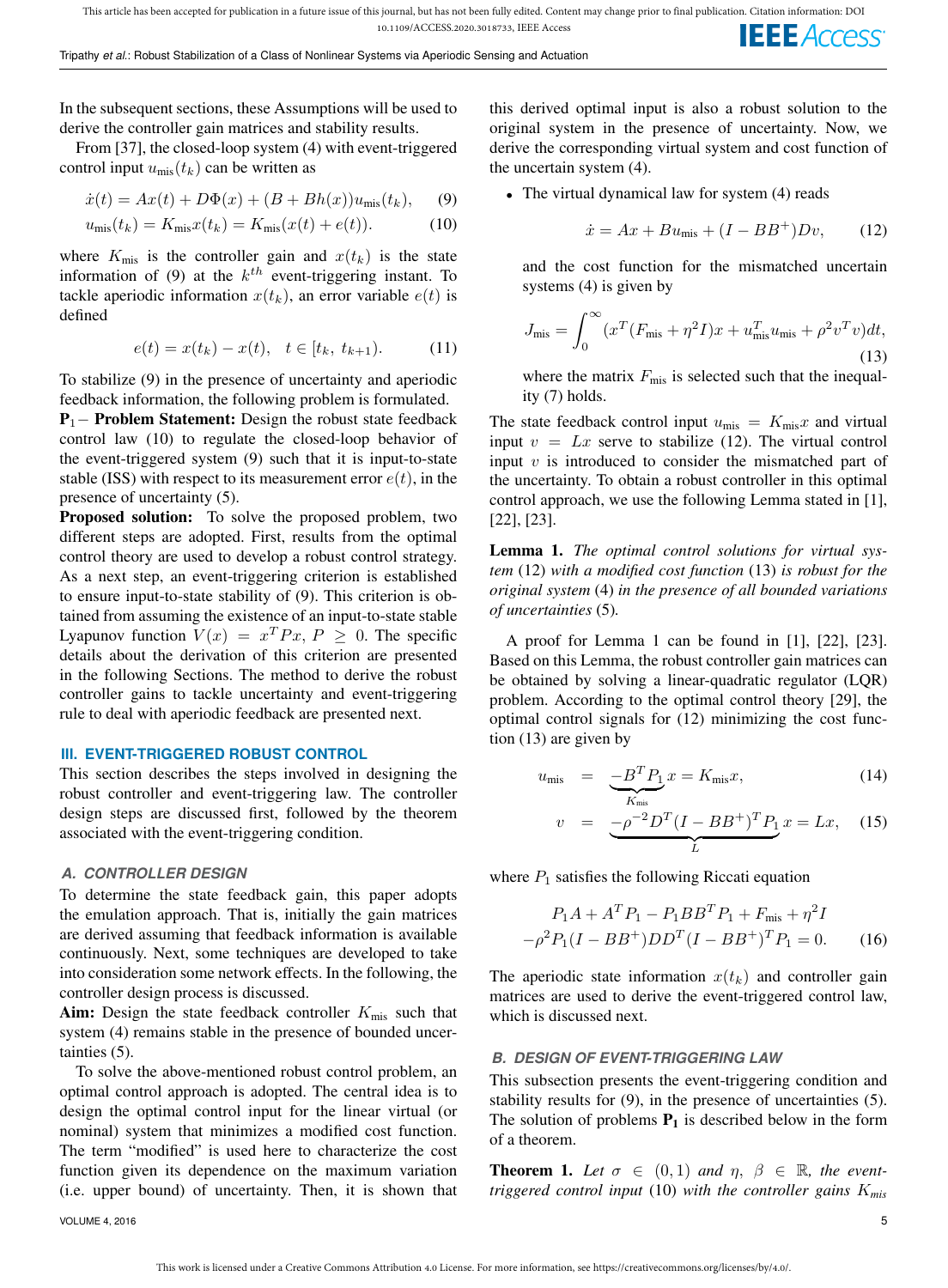*and* L *defined in* (14) *and* (15) *guarantees asymptotic stability of the closed-loop system* (9)*, if* (10) *is executed according to the following sequence of events*

$$
t_0 = 0, \ t_{k+1} = \inf\{t \in \mathbb{R} |t > t_k \wedge \mu_1 ||x||^2 - ||e||^2 \le 0\},\tag{17}
$$

*and the following condition holds for* L

$$
2\rho^2 L^T L \le \beta^2 I < \eta^2 I,\tag{18}
$$

*with*  $\mu_1$  *defined as* 

$$
\mu_1 = \frac{\sigma(\eta^2 - \beta^2)^2}{8(1 + ||h_{\text{max}}(x)||^2) ||K_{\text{mis}}^T K_{\text{mis}}||^2}.
$$
 (19)

*Proof.* Let  $V(x) = (x^T P_1 x)$  be the Lyapunov function for (9). Then,  $V(x)$  along the direction of (9) is

$$
\dot{V}(x) = V_x^T (Ax + Bu_{\text{mis}} + (I - BB^+)Dv) \n- V_x^T (I - BB^+)Dv + V_x^T D\Phi(x) + V_x^T BK_{\text{mis}}e \n+ V_x^T Bh(x)K_{\text{mis}}(x + e) \n= x^T (P_1 A + A^T P_1 - 2P_1 BB^T P_1 - 2\rho^2 P_1 (I - BB^+) \nDD^T (I - BB^+)^T P_1)x + 2x^T P_1 Bh(x)K_{\text{mis}}x \n- 2x^T P_1 (I - BB^+)Dv + 2x^T P_1 D\Phi(x) \n+ 2x^T P_1 BK_{\text{mis}}e + 2x^T P_1 Bh(x)K_{\text{mis}}e, \tag{20}
$$

where matrix  $V_x$  is used to represent  $\frac{\partial V}{\partial x} = (2P_1x)$ . Using Eqs. (14), (15) and, (16), Eq. (20) is simplified as

$$
\dot{V}(x) = -\{x^T F_{\text{mis}} x + \eta^2 x^T x + u_{\text{mis}}^T u_{\text{mis}} + \rho^2 v^T v\} + 2\rho^2 v^T v \n+ 2x^T P_1 B B^+ D \Phi(x) + 2x^T P_1 (I - B B^+) D \Phi(x) \n- 2x^T K_{\text{mis}}^T K_{\text{mis}} e - 2x^T K_{\text{mis}} h(x) K_{\text{mis}} e.
$$
\n(21)

Simplifying (21), the following expression is obtained

$$
\dot{V}(x) = -\{x^T F_{\text{mis}} x + \eta^2 x^T x + u_{\text{mis}}^T u_{\text{mis}} + \rho^2 v^T v\} + 2\rho^2 v^T v \n- 2u_{\text{mis}}^T B^+ D\Phi(x) - 2\rho^2 v^T \Phi(x) \n- 2x^T K_{\text{mis}}^T K_{\text{mis}} e - 2x^T K_{\text{mis}} h(x) K_{\text{mis}} e, \n\le -[x^T F_{\text{mis}} x - \Phi(x)^T (D^T B^{+T} B^+ D + I)\Phi(x)] \n- x^T (\eta^2 I - 2\rho^2 L^T L) x - 2x^T K_{\text{mis}}^T K_{\text{mis}} e - \n2x^T K_{\text{mis}} h(x) K_{\text{mis}} e.
$$
\n(22)

Now, using  $(7)$  and  $(18)$ , Eq.  $(22)$  reduces to

$$
\dot{V}(x) \leq -(\eta^2 - \beta^2) \|x\|^2 - 2x^T K_{\text{mis}}^T K_{\text{mis}} e - 2x^T K_{\text{mis}} h(x) K_{\text{mis}} e,\n\leq -\frac{q}{2} \|x\|^2 + \frac{4}{q} \|K_{\text{mis}}^T K_{\text{mis}}\|^2 (1 + \|h_{\text{max}}(x)\|^2) \|e\|^2,
$$
\n(23)

where  $q = (\eta^2 - \beta^2) > 0$ . Based on Definition 2, the inequality (23) ensures the ISS of (9). The event-triggering rule (17) is also derived from (23).  $\Box$ 

Algorithm 1 reported in Appendix B presents a procedure to realize the proposed control law.

The minimum inter-event time which is the minimum time between two consecutive events

$$
\tau = \min_k (t_{k+1} - t_k),
$$

has to be always greater than zero; otherwise, the so-called Zeno effect [16] can occur within the system dynamics. In order to prove that  $\tau$  is always greater than zero, one has to derive its expression. In the following Lemma, we consider the mismatched system (9) and prove that  $\tau$  is always greater than zero for the event-triggered rule derived in Theorem 1.

Lemma 2. *Consider the uncertain system* (9)*. The minimum inter-event time* τ *for the event-triggered law* (17) *is*

$$
\tau = \frac{2}{(\kappa_1 - \kappa_2)} \ln \left\| \frac{(1 + \mu_1)}{(1 + \frac{\kappa_2}{\kappa_1} \mu_1)} \right\|, \forall \kappa_1 > \kappa_2,
$$
 (24)

 $where \kappa_1 = (||A|| + ||BK_{mis} + B\bar{h}_{max}K_{mis}|| +$  $||D|| \frac{||F_{mis}||^{\frac{1}{2}}}{||F_{mis}||^{\frac{1}{2}}}$  $\frac{\|F_{\textit{mis}}\|^2}{\|D^TB^{+T}B^+D+I\|_2^\frac{1}{2}}\big)\textit{ and }$ 

 $\kappa_2 = ||BK_{mis} + B\overline{h}_{max}K_{mis}||$ , with  $\overline{h}_{max}$  being the upper *bound of the known function*  $h_{max}(x)$ .

## *Proof.* See Appendix.

It is well-known that a system with mismatched uncertainty is difficult to control. In particular, it is hard to ensure the existence of a stabilizing controller satisfying all the conditions stated in Theorem 1. In the next section, we consider the matched uncertain system where uncertainty is in the range space of the input matrix  $B$ . These systems form a special case of the mismatched one. The main distinguishing feature is that there always exists a stabilizing controller for matched system while this is not the case for mismatched systems.

## **IV. NONLINEAR SYSTEM WITH MATCHED UNCERTAINTY**

In (4), we consider the uncertainty description (6) which consists of both matched and mismatched components. Now, for a selection of matrix  $D = B$ , (4) reduces to a matched system with the following state-space representation

$$
\dot{x} = Ax + B\Phi(x) + (B + Bh(x))u_{\text{mat1}}.\tag{25}
$$

The notations  $x$  and  $u_{\text{mat1}}$  represent the state vector and control input for (25) respectively. Here, the nonlinear function  $\Phi(x)$  satisfies the following assumption.

**Assumption 3.** *The uncertainty*  $\Phi(x)$  *satisfies* 

$$
\Phi(x)^T \Phi(x) \le x^T F_{\text{mat}} x,\tag{26}
$$

*where* F*mat is a positive semi-definite matrix.*

From (25), it appears that this problem is afflicted by matched uncertainty since both  $\Phi(x)$  and  $h(x)$  are associated with the nominal input matrix  $B$ . Using [37], the closed-loop system (25) with event-triggered control input  $u_{\text{mat1}}(t_k)$  can be written as

$$
\dot{x}(t) = Ax + B\Phi(x) + (B + \Delta B)u_{\text{mat1}}(t_k),\tag{27}
$$

$$
u_{\text{mat1}}(t_k) = K_{\text{mat1}}x(t_k) = K_{\text{mat1}}(x(t) + e(t)), \quad (28)
$$

where  $K_{\text{mat1}}$  is the controller gain and error variable  $e(t)$  as defined in (11).

 $\Box$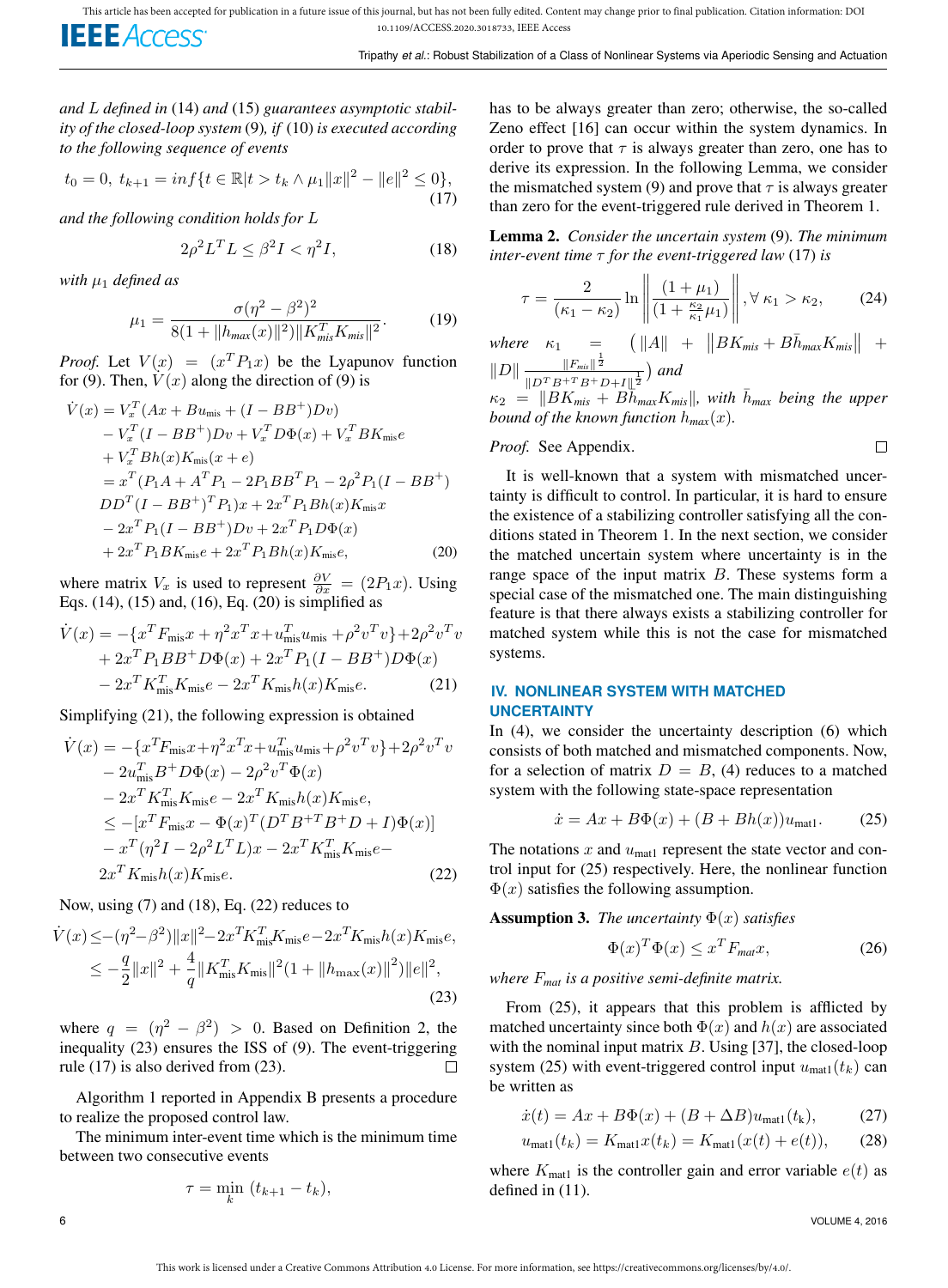Example 1. *Euler–Lagrange (EL) systems [7], [33] can be represented as* (25)*, given that its dynamics is governed by*

$$
M(q)\ddot{q} + N(q, \dot{q}) = \tau,\tag{29}
$$

where  $N(q, \dot{q}) = V(q, \dot{q}) + F(\dot{q}) + G(q)$ . The vectors  $q \in \mathbb{R}^n$ and  $\tau \in \mathbb{R}^n$  *denote the state variables and generalized forces, respectively. The inertia matrix, Coriolis vector, gravity vector and friction vector are also denoted by*  $M(q) \in$  $\mathbb{R}^{n \times n}$ ,  $V(q, \dot{q})$ ,  $G(q)$  and  $F(\dot{q}) \in \mathbb{R}^n$ , respectively. As a *result of uncertain load variations and unmodeled dissipative effects, the terms*  $M(q)$  *and*  $N(q, \dot{q})$  *in* (29) *carry some levels of uncertainty. With uncertainty accounted for and letting the* state vector  $x = [q, \dot{q}]^T$ , the state-space representation reads *as* (25) *with*  $A = \begin{bmatrix} 0 & I \\ 0 & 0 \end{bmatrix}$  *and*  $B = \begin{bmatrix} 0 & I \end{bmatrix}^T$ *. For EL systems, the two sources of nonlinearity at the input and system level are given by*

$$
h(x) = M(q)^{-1}M_0(q) - I \ge 0,
$$
\n(30)

$$
\Phi(x) = M(q)^{-1}(N_0(q, \dot{q}) - N(q, \dot{q})).
$$
\n(31)

 $\Box$ 

To regulate the closed-loop behavior of (27), the following problem is formulated.

P<sub>2</sub>− Problem Statement: Design a robust state feedback control law (28) to regulate the closed-loop behavior of the event-triggered system (27) such that it is input-to-state stable with respect to its measurement error  $e(t)$  in the presence of matched uncertainty. The problem is solved using a method similar to the one adopted in Problem  $P_1$ . To this end, we state the following nominal dynamics for system (25) in the presence of uncertainty

$$
\dot{x} = Ax + Bu_{\text{mat1}},\tag{32}
$$

and the modified cost function for this matched uncertain system (25) is given by

$$
J_{mat} = \int_0^\infty (x^T F_{\text{mat}} x + x^T Q x + u_{\text{mat1}}^T u_{\text{mat1}}) dt, \quad (33)
$$

with  $Q \geq 0$ . The matrix  $F_{\text{mat}} \geq 0$  is the upper bound of the uncertainty defined in (26). Similarly, based on Lemma 1, the robust controller gain matrices can be obtained by solving the LQR problem. According to the optimal control theory [29], the optimal control signal for (32) minimizing the cost function (33) is

$$
u_{\text{mat1}} = -\underbrace{B^T P_2}_{K_{\text{mat1}}} x,\tag{34}
$$

where  $P_2$  satisfies the following Riccati equation

$$
P_2A + A^T P_2 - P_2 B B^T P_2 + F_{\text{mat}} + Q = 0. \tag{35}
$$

To establish the triggering law for (27), we propose the following Corollary.

**Corollary 1.** Let  $\sigma \in (0,1)$  and the optimal controller *gain* K*mat1 derived for the nominal system* (32) *with cost function* (33)*. The event-triggered control law* (28) *ensures*

*asymptotic stability of the uncertain system* (27) *if the control input actuation instant satisfies the following sequence*

$$
t_0 = 0, \ t_{k+1} = \inf\{t \in \mathbb{R} |t > t_k \wedge \mu_2 \|x\|^2 - \|e\|^2 \le 0\},\tag{36}
$$

*where the variable*  $\mu_2$  *is defined as* 

$$
\mu_2 = \frac{\sigma \lambda_{min}^2(Q)}{8(1 + ||h_{max}(x)||^2) ||K_{matl}^T K_{matl}||^2}.
$$
 (37)

Proof: The proof of this Corollary is included in Appendix A.

The procedure to realize the control law designed for Problem 2 is presented in Algorithm 1 (see Appendix B).

In the following Lemma, we prove that the eventtriggering law (36) ensures that the minimum inter-event time  $\tau$  is always grater than zero thereby no Zeno effect can occur in the closed-loop system.

Lemma 3. *Consider the uncertain system* (27)*. The minimum inter-event time* τ *for the event-triggered law* (36) *is*

$$
\tau = \frac{2}{(\kappa_1 - \kappa_2)} ln \left\| \frac{(1 + \mu_2)}{(1 + \frac{\kappa_2}{\kappa_1} \mu_2)} \right\|, \forall \kappa_1 > \kappa_2 \tag{38}
$$

 $where \kappa_1 = (\|A\| + \|BK + B\bar{h}_{max}K\| + \|B\| \|F\|^{\frac{1}{2}})$  and  $\kappa_2 = (\|BK + B\bar{h}_{max}K\|).$ 

*Proof.* The proof follows very similar steps as the proof of Lemma 2 and hence is omitted.  $\Box$ 

# *A. FINITE-HORIZON ROBUST CONTROL WITH OPTIMAL EVENT-TRIGGERING*

So far, the controller design and communication constraint problems have been addressed separately using an emulationbased approach. We first formulated an infinite-horizon optimal control problem and designed the state feedback controller gain. Then, to deal with communication constraints within the feedback loop, an event-triggering law has been derived using the ISS theory. Recently, A. Molin et al. [26] and J. Wu et al. [46] addressed the co-design problem for discrete-time linear event-triggered systems to derive the controller and an event-triggering law simultaneously. Inspired by the results proposed in [26], [46], in this section, we consider both communication cost and system uncertainty, and propose an optimal control framework jointly optimizing both costs—communication cost and the cost associated with system uncertainty.

To derive the results, a finite-horizon optimal control problem for linear systems is proposed. Such a finite-horizon control is considered as it constitutes a more realistic scenario in practical problems. In addition, the approach presented in Section II considered a zero-order hold (ZOH) at the actuator end, such that the last transmitted state and control input were held constant until new information was transmitted (see Figure 1). This forces the system to operate in an openloop manner in between two consecutive events. To avoid this issue, this subsection proposes a ZOH-free robust control

VOLUME 4, 2016  $\hskip 1.6cm 7$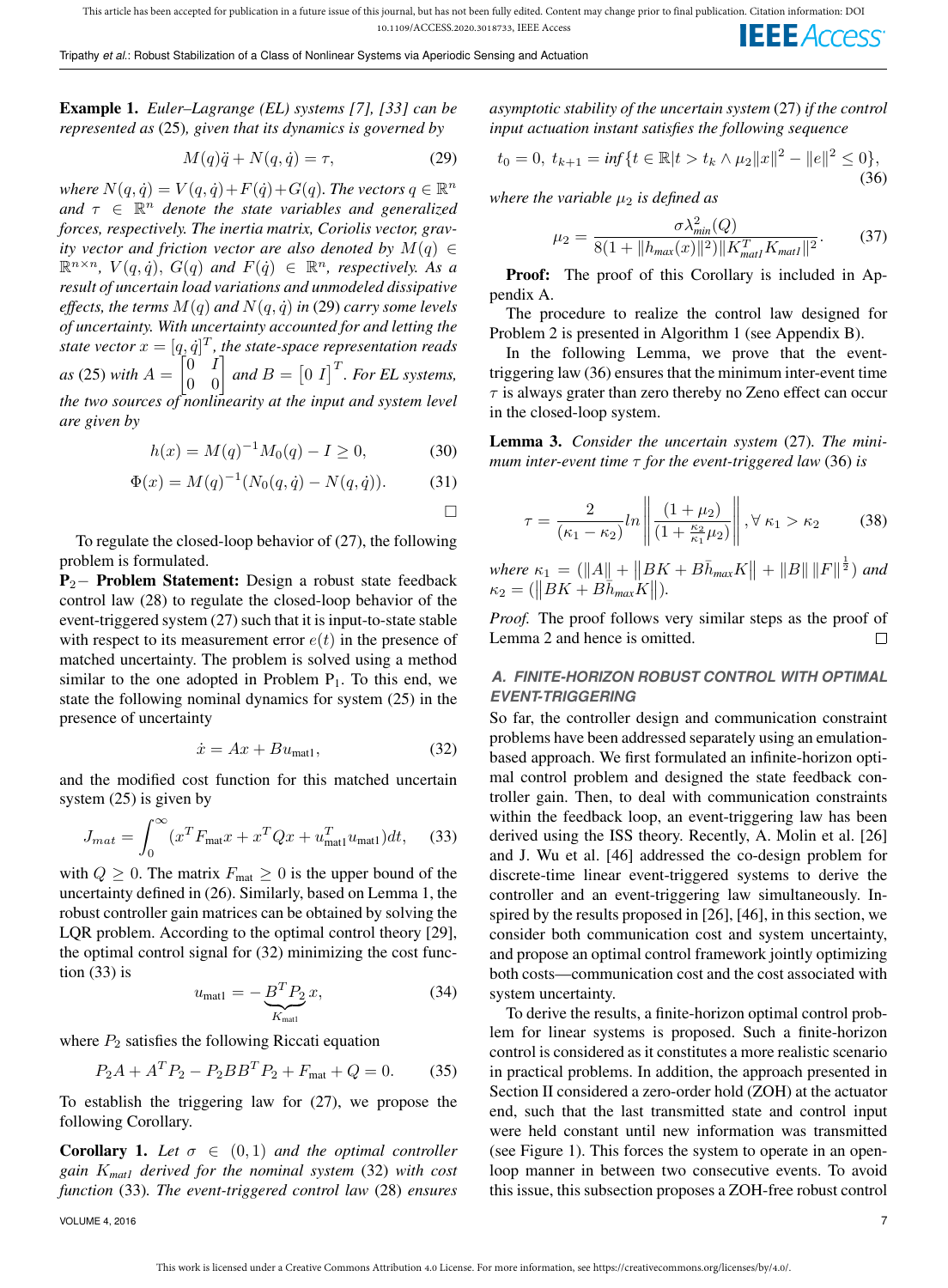

FIGURE 2: Architecture II: Schematic block diagram of the proposed finite-horizon robust control technique with event-triggered feedback where controller and actuators are collocated but sensors are spatially distributed.

technique with optimal event-triggered feedback. The block diagram of the proposed control technique is shown in Figure 2. The state of the uncertain system is measured by the sensors and each sensor has a copy of the nominal model. Originally, the concept of such sensors has been proposed by P. J. Antsaklis et al. [8], [27]. The presence of nominal model at the sensor end helps to compute the error between actual state  $x(t)$  and nominal state  $x_n(t)$ :

$$
\hat{e}(t) = x_n(t) - x(t). \tag{39}
$$

The variable  $\hat{e}(t)$  measures the deviation of the actual closedloop performance from the nominal behavior of the system. The event-triggering unit computes  $\hat{e}(t)$  and solves an optimization problem considering the communication cost to obtain the optimal transmission sequence. Based on the obtained optimal transmission sequence, the actual state is transferred through the communication channel. A dynamic programming based technique is used to solve the associated optimization problem. In the previous event-triggered control approach stated in Section II, the triggering condition depends on the growth of the error  $e(t)$ . Here, the time instant  $t_k$  represents the event-triggering instants as mentioned in Section II. The measurement transmitted to the controllerend remains fixed until new information is received. Yet, here, the nominal model is available at the controller-end, and is used to estimate the nominal behavior of the system. At the event-triggering instant  $t_k$ , the state of the nominal model within the controller is replaced by the new measurement  $x(t_k)$  available from the original uncertain system. The nominal system state is used to compute the control law  $u_{\text{mat2}}(t) = K_{\text{mat2}}x_n(t)$ , where  $K_{\text{mat2}}$  is the controller gain. Hence, between two consecutive event-triggering instants, the control input is generated by using the nominal model

$$
\dot{x}_n(t) = (A + BK_{\text{mat2}})x_n(t), \ \forall \ t \in [t_k, t_{k+1}). \tag{40}
$$

Now, applying the control input  $u_{\text{mat2}}$  in (25), it reduces to

$$
\dot{x}(t) = Ax + B\Phi(x) + B\{u_{\text{mat2}}(t) + h(x)u_{\text{mat2}}(t)\}, \tag{41}
$$

$$
u_{\text{mat2}}(t) = K_{\text{mat2}} x_n(t) = K_{\text{mat2}}(x(t) + \hat{e}(t)), \tag{42}
$$

where  $\hat{e}(t)$  is defined in (39). In (40), at every eventtriggering instant  $t_k$ , the nominal state  $x_n(t)$  is replaced by the original state  $x(t)$  and it resets the error  $\hat{e}(t)$  to zero.

**Remark 2.** *Here, we have used two error variables:*  $e(t)$ *and*  $\hat{e}(t)$ *. The variable*  $e(t)$  *is used to compute the difference between the last transmitted state*  $x(t_k)$  *and current state*  $x(t)$ *, that is*  $e(t) = x(t_k) - x(t)$  where  $t \in [t_k, t_{k+1})$ *. On the other hand,*  $\hat{e}(t)$  *measures the difference between the nominal state*  $x_n(t)$  *and the state of uncertain system*  $x(t)$ *, that means*  $\hat{e}(t) = x_n(t) - x(t)$ .

In order to describe the network constraints, we consider a variable  $\delta_t$ , which decides whether the state information is transmitted or not. The variable  $\delta_t$  is defined as

$$
\delta_t = \begin{cases} 1 & \text{when } x(t) \text{ is transmitted,} \\ 0 & \text{no information transmitted.} \end{cases}
$$
 (43)

The switch of the binary decision variable  $\delta_t$  from 0 to 1 depends on the selection of a particular event-triggering law. Let  $\Xi$  be a triggering law whose evolution depends on the error variable  $\hat{e}(t)$ . The design objective is to define the robust controller  $K_{\text{mat2}}$  and the event-triggering law  $\Xi$  that minimizes a certain cost-functional. With this aim, this paper considers the following cost-functional

$$
J_{\text{mat2}} = \int_0^T (x^T Q x + x^T F_{\text{mat}} x + u_{\text{mat2}}^T u_{\text{mat2}} + \lambda \delta_t) dt, \tag{44}
$$

where  $\lambda > 0$  is a penalty due to any exchange of information between sensor, controller and actuator over the transmission network, and  $T$  denotes the final time of execution. To regulate the state of (41) by event-triggered feedback with the transmission cost  $\int_0^T \lambda \delta_t dt$ , the following problem is introduced.

 $P_3$ – Problem statement: Design a finite-horizon, linear, robust state feedback control law  $u_{\text{mat2}}(t) = K_{\text{mat2}}x_n(t)$  and an optimal event-triggering law  $\Xi^*(\hat{e}(t))$  for (41) that ensures the stability in the presence of uncertainties (8), (26).

Proposed solution: The solution to this problem is derived in two steps. First, a robust controller gain is designed for (41), and subsequently an optimal event-triggering law is introduced to reduce the number of data transmission over the network.

Robust control law: To design the robust controller gain for (41), we adopt the optimal control framework where a finite-horizon optimal control problem is solved for (40) while considering the cost function (44). The robust controller gain  $K_{\text{mat2}}$  can be obtained by solving a finite-horizon LQR problem for (40) with the cost-functional (44). Using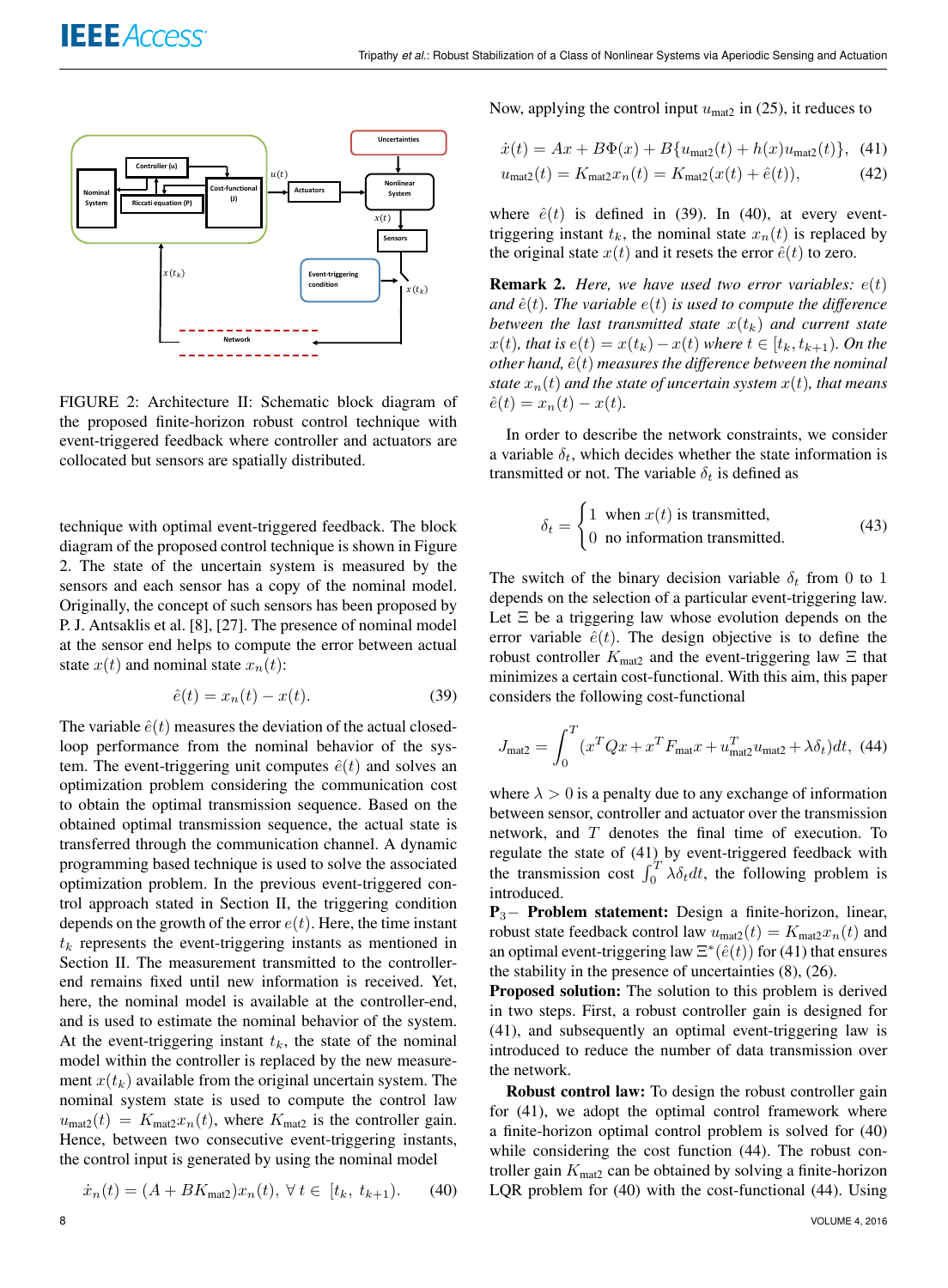the optimal control theory [29], the control input is computed as

$$
u_{\text{mat2}}(t) = \underbrace{-B^T P(t)}_{K_{\text{mat2}}(t)} x_n(t),\tag{45}
$$

where  $P(t)$  is the solution of the following differential Riccati equation (DRE)

$$
-\dot{P} = A^T P + P A - P B B^T P + Q + F_{\text{mat}}.
$$
 (46)

For simplicity of notation, in what follows, we omit the argument t from  $P(t)$ . The steps to obtain the numerical solution of (46) are discussed in [30], [32].

Optimal event-triggering law: From the event-triggering law  $\Xi(\hat{e}(t))$ , it can be stated that the variable  $\hat{e}(t)$  influences the number of transmissions over the network. In order to design the optimal event-triggering law, it is necessary to define the dynamics of  $\hat{e}(t)$ . Using (40) and (41),  $\hat{e}(t)$  evolves based on the following dynamics

$$
\dot{\hat{e}}(t) = A(x_n(t) - x(t)) - B\Phi(x) - Bh(x)u_{\text{mat2}}.
$$

Neglecting the uncertain terms  $f(x)$  and  $h(x)$ , the nominal error dynamics reads

$$
\dot{\hat{e}}(t) = A\hat{e}(t), \ \forall \ t \in [t_k, \ t_{k+1}). \tag{47}
$$

At the event-triggering instant  $t_k$ ,  $\hat{e}(t)$  is zero as the nominal state  $x_n(t)$  is replaced by actual state  $x(t)$ . To obtain the optimal event-triggering, the following optimization problem is solved:

$$
\delta_t^* = \arg\min_{\delta_t} J(\hat{e}(t), \delta_t) = \int_0^T \{(1 - \delta_t)\hat{e}^T K_{\text{mat2}}^T K_{\text{mat2}}\hat{e} + \lambda \delta_t\} dt,
$$
\n(48)

subject to: (47) and  $\hat{e}(t) \in \Omega$ ,

where

$$
\Omega = \{\hat{e}(t) \in \mathbb{R}^n \,|\, \|\hat{e}(t)\|^2 \le \xi\}.
$$
 (49)

The state-dependent variable  $\xi > 0$  is computed from the stability results. The optimization problem defined in (48) can be solved using dynamic programming with discrete approximations [29] which converges to the optimal solution [20], [47].

**Remark 3.** *The term*  $u_{\text{mat2}}^T(t)u_{\text{mat2}}(t)$  *in* (44)*, can be rewrit* $t$ en as  $(K_{\text{mat2}}x+K_{\text{mat2}}\hat{e}(t))^T(K_{\text{mat2}}x+K_{\text{mat2}}\hat{e}(t))$  *using* (39)*. This helps to rewrite the cost-functional* (44)*. To compute the optimal controller* u*mat2*(t) *for the nominal system, the terms*  $\delta_t$  *and*  $\hat{e}(t)$  *can be neglected from the minimization, since*  $\delta_t$ *is constant and the controller gain design is independent of*  $error\,\hat{e}(t)$ . However, the triggering condition design depends *on the variable*  $\delta_t$  *and*  $\hat{e}(t)$ *, which help to consider the costfunctional* (48) *to design the triggering law*  $\Xi^*(e\hat{t})$ .

To obtain the robust controller and optimal eventtriggering law, the following Theorem is proposed.

Theorem 2. *The optimal state feedback gain* K*mat2 derived in* (45) *remains robust for the original uncertain system* (41)

VOLUME 4, 2016 9

*if control inputs are actuated based on the optimal event triggering sequence*  $\delta_t^*$  *obtained from* (48).

*Proof.* Consider the Lyapunov function  $V(x) = x^T P(t)x$ . Then  $\dot{V}$  is computed as

$$
\begin{split} \dot{V}(x) &= x^T (A^T P + P A + \dot{P}) x - 2 u_{\text{mat2}}^T u_{\text{mat2}} - u_{\text{mat2}}^T h^T u_{\text{mat2}} \\ &- u_{\text{mat2}}^T h u_{\text{mat2}} - \Phi(x)^T u_{\text{mat2}} - u_{\text{mat2}}^T \Phi(x) + \hat{e}^T K_{\text{mat2}}^T B^T P x \\ &+ x^T P B K_{\text{mat2}} \hat{e} + x^T P B h K_{\text{mat2}} \hat{e} + \hat{e}^T K_{\text{mat2}}^T h^T B^T P x. \end{split}
$$

Using (45) and (46), the above equality gives the following inequality:

$$
\dot{V}(x) \leq -x^T Q x - (x^T F_{\text{mat}} x - \Phi(x)^T \Phi(x)) - (u_{\text{mat2}} + \Phi(x))^T \n(u_{\text{mat2}} + \Phi(x)) + \hat{e}^T K_{\text{mat2}}^T K_{\text{mat2}} x + x^T K_{\text{mat2}}^T h K_{\text{mat2}} \hat{e} \n+ x^T K_{\text{mat2}}^T K_{\text{mat2}} \hat{e} + \hat{e}^T K_{\text{mat2}}^T h^T K_{\text{mat2}} x.
$$
\n(50)

Using (8) and (26), the inequality (50) reduces to

$$
\dot{V}(x) \le -\frac{\lambda_{\min}(Q)}{2} \|x\|^2 + \frac{4}{\lambda_{\min}(Q)} (\left\|K_{\text{mat2}}^T K_{\text{mat2}}\right\|^2 + \left\|K_{\text{mat2}}^T K_{\text{mat2}}\right\|^2 + \left\|K_{\text{mat2}}^T K_{\text{mat2}}\right\|^2 \left\|h_{\text{max}}(x)\right\|^2) \left\|\hat{e}\right\|^2. \tag{51}
$$

This ensures that the closed-loop system (41) is ISS with the event-triggering law  $\Xi^*$ . The threshold  $\xi$  in (49) can be computed from (51) as

$$
\xi \le \mu_3 \|x\|^2. \tag{52}
$$

where 
$$
\mu_3 = \frac{\sigma \lambda_{\min}^2(Q)}{8(1 + ||h_{\max}(x)||^2) ||K_{\max}^T K_{\max}||^2}
$$
 and  $\sigma \in (0, 1)$ .  $\square$ 

The steps to realize the robust control law for (41) with optimal event-triggering law  $\Xi^*(\hat{e}(t))$  are detailed in Algorithm 3 presented in Appendix B.

**Remark 4.** *Computation of*  $\delta^*(t)$  *is done by solving the optimization problem* (48)*. The symbol* T *in* (48) *is used to represent the final time which is selected to be larger than the minimum time between two consecutive events. Furthermore, the variable* ξ *is not a constant and evolves based on* (52)*.*

Remark 5. *A similar method as the one mentioned in Appendix A (proof of Lemma 2) can be applied to derive the lower bound of inter-event time for the controller stated in Theorem 2. For matched systems, the expression of the lower bound of inter-event time* τ *will be similar to the one stated in Lemma 3; but, the coefficients*  $\kappa_1 \kappa_2$  *and scalar*  $\mu_2$  *will be different.*

## **V. SIMULATIONS**

This section tests the theoretical results derived in previous sections for two classical nonlinear systems.

## *A. EXAMPLE 1*

Let us consider a system (25) with state and system matrices given by  $x = [x_1 \ x_2]^T$ ,

$$
A = \begin{bmatrix} 0 & 1 \\ 0 & 0 \end{bmatrix}
$$
 and 
$$
B = \begin{bmatrix} 0 \\ 1 \end{bmatrix}
$$
.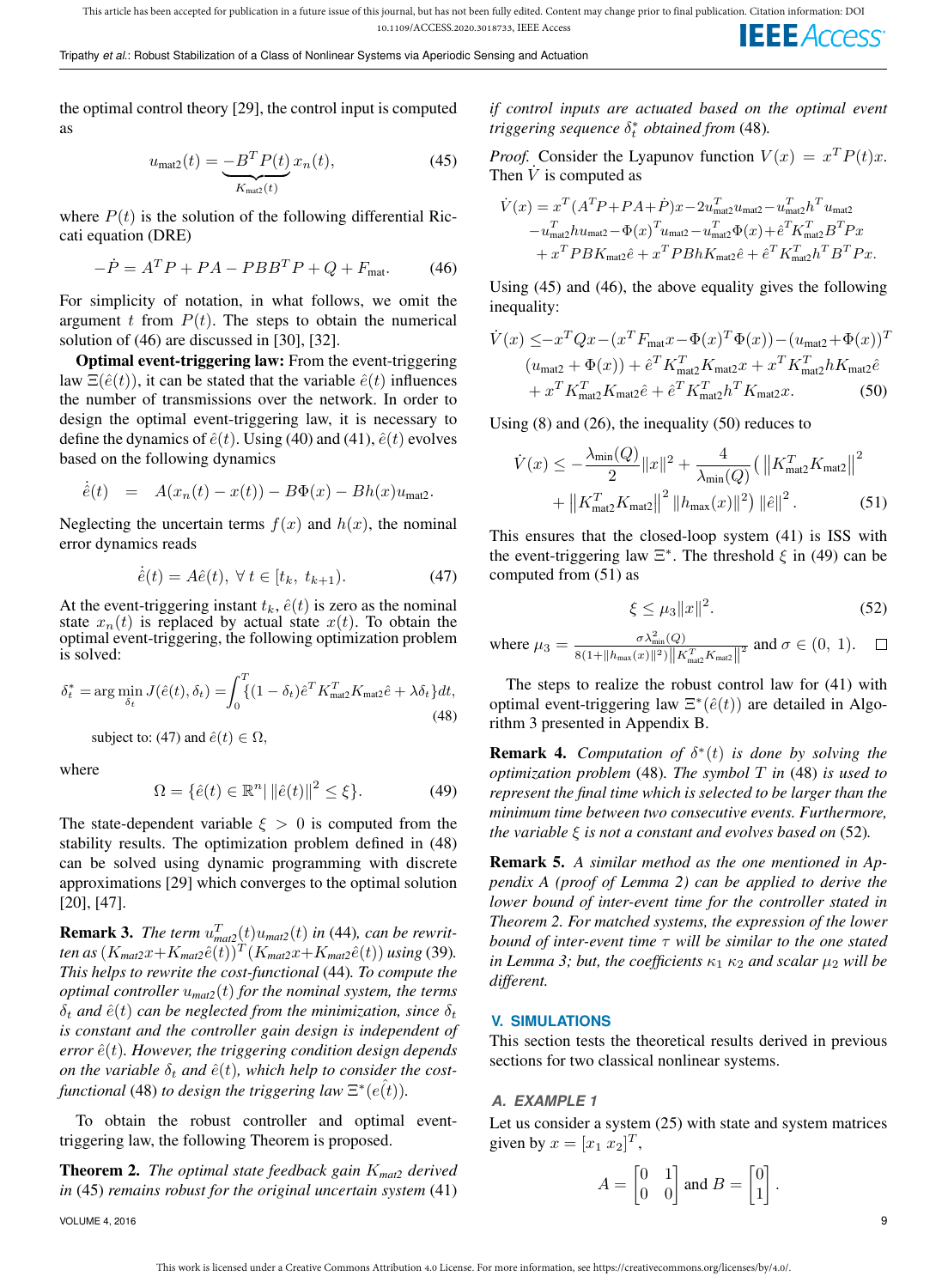**IEEE** Access

TABLE 1: Event-triggered control vs. continuous control

| <b>Control Strategy</b> | $\tau_{\text{max}}$ (sec) | $\tau_{\min}$ (sec) | $u_{\rm total}$ |
|-------------------------|---------------------------|---------------------|-----------------|
| Continuous control      | 0.008                     | 0.008               | 500             |
| Event-triggered control | 0.27                      | 0.008               | 316             |

The nonlinearities correspond to  $h(x) = \frac{2w_1x_1^2}{(x_1^2+1)}$  and  $\Phi(x) =$  $2w_2x_1\sin^2(x_1)\cos(x_2)$ , with  $w_1$  and  $w_2$  being uncertain scalar parameters whose uncertainty can vary in the interval [0, 1]. The upper bound of  $h_{\text{max}}(x)$  is considered as  $\|h_{\text{max}}\| = 2$ . The controller gain is computed using (34), which minimizes (33). We consider the matrices  $F_{\text{mat1}} = 4I$ and  $Q = 10I$ . To compute  $K_{\text{mat1}}$ , the Riccati equation (35) is solved. The positive definite solution  $P_2$  of (35) is used to compute the optimal input

$$
u_{\text{mat1}} = -\begin{bmatrix} 10 & 10.4 \end{bmatrix} x.
$$

To realize the event-triggering sequence (36), the design parameter  $\sigma$  is selected to be 0.6. The numerical simulation runs for 4 time units with the initial condition  $[0.1, -0.1]^T$ .

For all simulations, we extracted 100 random samples of  $w_1$  and  $w_2$  within the interval [0, 1] and tested the performance of the designed controller. Figure 3a shows the convergence of state trajectories for different values of  $w_1$ and  $w_2$ . As it can be seen from Fig. 3a, all states converge to zero for various samples extracted from the set of uncertainty which confirms the robustness of the designed controller. Figure 3c shows the inter-event time of execution instants, and reveals that the number of computed control inputs is drastically reduced, thereby confirming the reduction in the ensuing communication cost. Figure 4 shows that Assumption 1 always holds during the entire run time. A comparative study with the conventional continuous control approach is shown in Table 1. It confirms that the total number of actuations  $u_{total}$  for the event-triggered case is far less than that of the continuous control technique. The symbols  $\tau_{\text{max}}$ and  $\tau_{\min}$  denote the maximum and minimum inter-event time of event generation. We have calculated the lower bound of inter-event time  $\tau_{\min}$  for Example 1 using (38). The calculated value of  $\tau_{\text{min}}$  is 0.016 sec which is very close to the numerical one.

To realize the optimal event-triggered control approach proposed in Section IV-A, we consider the same example discussed above. The control law is computed for a finitehorizon  $T = 4$  seconds. The control law (42) is computed numerically using the solution of the DRE (46). To obtain the optimal event-triggering law Ξ ∗ , the dynamic programming based optimization problem is formulated which generates the optimal triggering instants  $\delta_t^*$ . Sensors at the system end transmit state x based on  $\delta_t^*$ . The convergence of states with the optimal triggering law  $\Xi^*$  is shown in Fig. 3b. The scalar  $\lambda$  is selected to be 0.4. Figure 3d shows the evolution of the switching variable  $\delta_t^*$  for a given run-time. Table 2

TABLE 2: Comparison of event-triggered robust control with optimal triggering vs. continuous control

| <b>Control Strategy</b>                   | $\tau_{\text{max}}(\text{sec.})$ | $\tau_{\min}(\text{sec.})$ | $u_{\rm total}$ |
|-------------------------------------------|----------------------------------|----------------------------|-----------------|
| Continuous control                        | 0.04                             | 0.04                       | 100             |
| Finite-horizon<br>event-triggered control | 1.8                              | 0.04                       | 36              |

TABLE 3: Comparison of event-triggered control vs. continuous control for for mismatched nonlinear systems.

| <b>Control Strategy</b> | $\tau_{\text{max}}(\text{sec.})$ | $\tau_{\min}(\text{sec.})$ | $u_{\rm total}$ |
|-------------------------|----------------------------------|----------------------------|-----------------|
| Continuous control      | 0.02                             | 0.02                       | 400             |
| Event-triggered control | 0.78                             | 0.02                       | 289             |

compares the total number of transmission between eventtriggered control technique with optimal triggering and the conventional continuous approach. Again, we observe that the total number of transmissions is significantly reduced thereby confirming the efficacy of the proposed approach.

## *B. EXAMPLE 2:*

Consider the state-space form of a one-link robot manipulator with revolute joints [35] as an example of a class of nonlinear system (9). It is expressed in the form of (4), with the matrices

$$
A = \begin{bmatrix} 0 & 1 & 0 & 0 \\ -48.9 & -1.25 & 48.6 & 0 \\ 0 & 0 & 0 & 1 \\ 19.5 & 0 & -19.5 & 0 \end{bmatrix}, B = \begin{bmatrix} 0 \\ 21.6 \\ 0 \\ 0 \end{bmatrix}, D = I,
$$

and uncertainty  $\Phi(x) = \begin{bmatrix} 0 & 0 & 0 & \gamma \sin x_3 \end{bmatrix}^T$ , such that the the property (7) holds. For simulation purposes, the scalar  $\gamma$  is selected as 0.33. This numerical simulations run on Matlab for 30 seconds with the following state vector  $\begin{bmatrix} 0.1 & 0.01 & 0.2 & 0.3 \end{bmatrix}^T$  as initial condition. The controller gain matrices  $K_{\text{mis}}$  and L are calculated as

$$
K_{\text{mis}} = \begin{bmatrix} -14.81 & -3.96 & 9.89 & -2.03 \end{bmatrix},
$$
  
\n
$$
L = \begin{bmatrix} -0.67 & 0 & 0.47 & -0.08 \\ 0 & 0 & 0 & 0 \\ 0.47 & 0 & -0.58 & 0.04 \\ -0.08 & 0 & 0.04 & -0.04 \end{bmatrix},
$$

respectively. The design matrix  $F_{\text{mis}} = I$  is selected. The design parameters  $\eta = 2.2$ ,  $\beta = 2$  and  $\rho = 0.1$  are selected such that the condition (18) is met. To realize the eventtriggering law (17), the scalar  $\mu = 0.018$  is computed based on (19).

Figure 5a shows the convergence of state trajectories with the event-triggered actuation. The aperiodic variation of control inputs are shown in Fig. 5b. A zoomed-in view of Fig. 5b is also shown in the same figure to visualize the aperiodic variation of inputs more clearly. The condition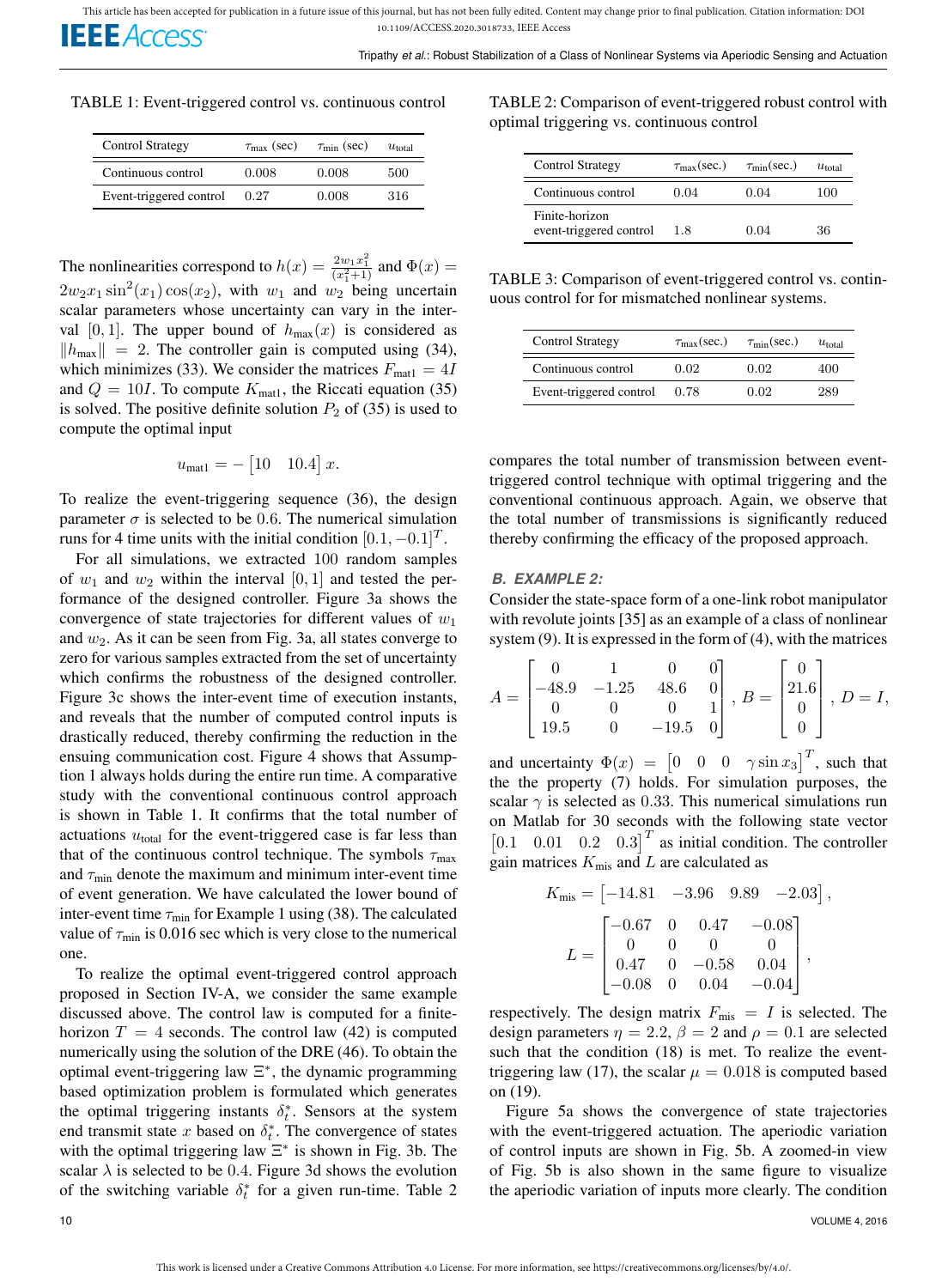This article has been accepted for publication in a future issue of this journal, but has not been fully edited. Content may change prior to final publication. Citation information: DOI 10.1109/ACCESS.2020.3018733, IEEE Access **IEEE** Access

Tripathy *et al.*: Robust Stabilization of a Class of Nonlinear Systems via Aperiodic Sensing and Actuation



FIGURE 3: (a): Stabilization of states for 100 random uncertain samples of  $w_1$  and  $w_2$ . (b): Convergence of states with uncertainty for 100 random uncertain samples of  $w_1$  and  $w_2$  using optimal event-triggered control for  $T = 4$  sec. (c): Inter-event time for  $w_1 = 0.5$ ,  $w_2 = 0.5$ . (d): Evolution of  $\delta$  with time for  $w_1 = 0.3$  and  $w_2 = 0.3$ .



FIGURE 4: Numerical verification of condition (26) in Example 1.

(7) is also verified and shown in Figure 6. This proves that Assumption 1 holds for Example 2. A comparative study between continuous and event-triggered control techniques is shown in Table 3. It shows the efficacy of the proposed event-triggering technique over the continuous one in terms of total number of actuations for a given run time.

## **VI. CONCLUSIONS**

In this paper, we consider a class of nonlinear systems afflicted with matched and mismatched uncertainty. To design adequate and effective event-triggered control laws, we

VOLUME 4, 2016 **11** 

consider both the nonlinearity and parameter variations as a sources of uncertainty. The controller—whose design is based on the linear part of the system—remains robust in the presence of these sources of uncertainty. We propose a linear robust control law derived within the optimal control framework with an infinite horizon cost. Furthermore, the corresponding event-triggering law is also derived while regulating aperiodic feedback information with the goal of saving the network bandwidth. Specifically, for matched uncertain systems, we solve a finite-horizon robust control problem with optimal event-triggering which constitutes a more realistic scenario in practical problems. To this end, we assume that each sensor has a copy of the nominal dynamics and can form an error signal corresponding to the difference between actual and nominal states. To compute the optimal event-triggering law, an optimization problem is solved using dynamic programming. The effectiveness of the designed control laws is illustrated through numerical simulations of two distinct problems.

There are numerous challenges for future research based on the work reported in this article. In particular, considering network-induced uncertainties such as time delays, data packet dropouts, and noise in the transmission channel would be an interesting extension to the current contribution. Furthermore, an output-feedback control law—instead of statefeedback—results in a controller more suitable for practical applications.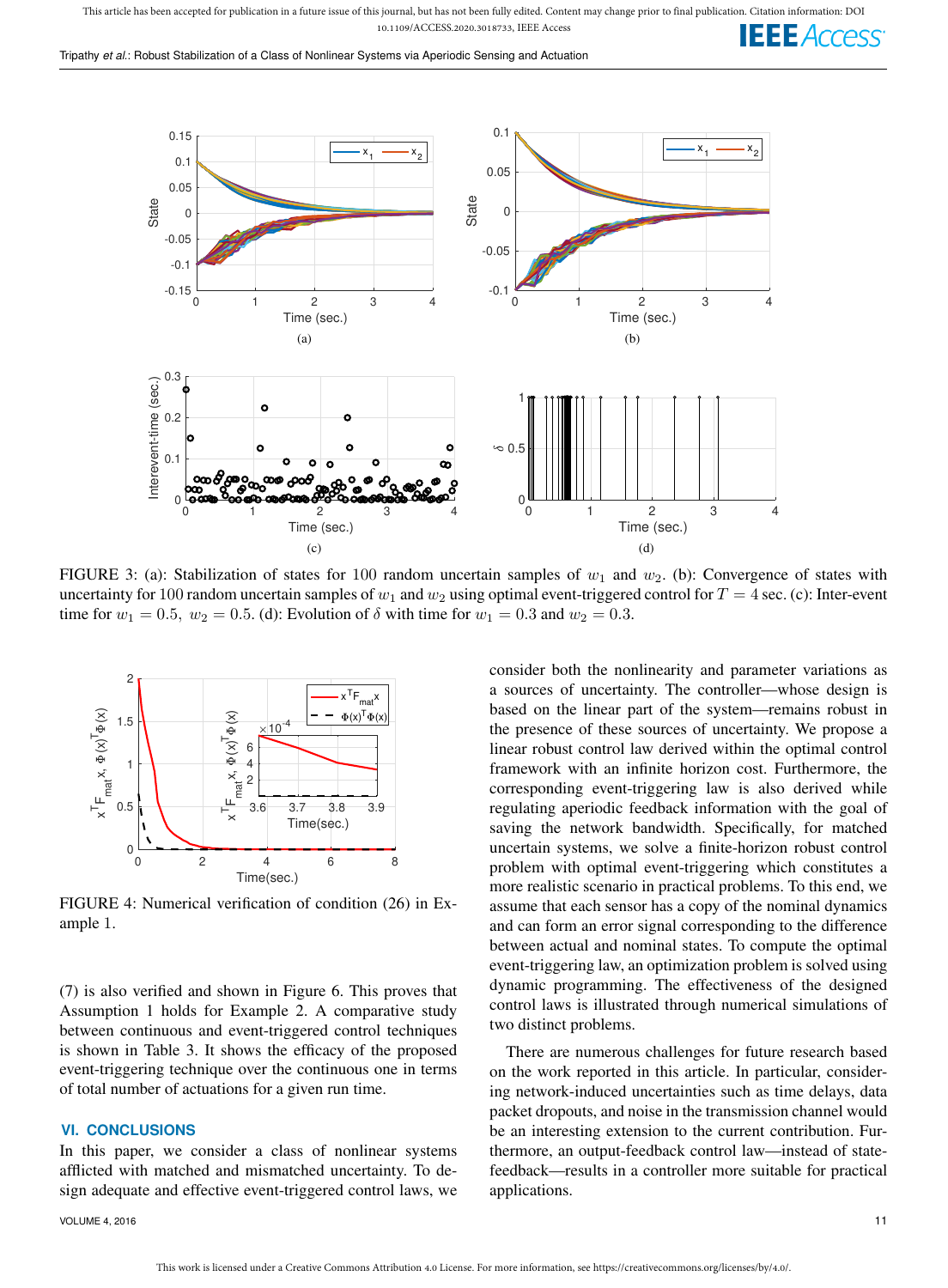

FIGURE 5: (a): Convergence of states using event-triggered control for mismatched nonlinear systems. (b): Convergence of event-triggered control input  $u(t_k)$  with mismatched uncertainties.



FIGURE 6: Numerical validation of condition (7) in Example 2.

#### **ACKNOWLEDGMENT**

This work was partially supported by a grant from the Singapore National Research Foundation (NRF) under the ASPIRE project, grant No NCR-NCR001-040.

## *A. PROOFS*

### 1) Proof of Corollary 1

To prove the ISS-stability of uncertain system (27) with control input (28), it is necessary to reformulate  $\dot{V}(x)$  such that it satisfies  $(3)$ . Consider the Lyapunov function for  $(27)$ in the form of a positive smooth function  $V(x) = x^T P_2 x$ . To ensure the stability of (27),  $\dot{V}(x)$  is recast as

$$
\dot{V}(x) = \left(\frac{\partial V}{\partial x}\right)^T \left(Ax + B\{(K_{\text{mat1}}x + K_{\text{mat1}}e) + h(x)(K_{\text{mat1}}x + K_{\text{mat1}}e)\right)
$$
\n
$$
(53)
$$

The function  $V(x)$  is a Lyapunov function for (32) that satisfies the Hamilton–Jacobi–Bellman (HJB) equation

$$
\min_{u_1} (x^T F_{mat} x + x^T Q x + u_{\text{matt}}^T u_{\text{matt}} + V_x^T (Ax + Bu_{\text{matt}})) = 0,
$$
\n(54)

where matrix  $V_x$  denotes  $\frac{\partial V}{\partial x}$ . For a selection of Lyapunov function  $V(x) = x^T P_2 x$ , the HJB equation (54) reduces to a Riccati equation (35). The optimal input  $u_{\text{mat1}}$  must satisfy (54); that means

$$
x^{T} F_{\text{mat}} x + x^{T} Q x + u_{\text{mat1}}^{T} u_{\text{mat1}} + V_{x}^{T} (Ax + Bu_{\text{mat1}}) = 0,
$$
\n(55)\n
$$
2u_{\text{mat1}}^{T} = -V_{x}^{T} B.
$$
\n(56)

Using  $(55)$  and  $(56)$ , Eq.  $(53)$  is simplified as

$$
\dot{V}(x) \leq -x^T F_{\text{mat}} x + \Phi(x)^T \Phi(x) - x^T Q x - 2u_{\text{mat1}}^T K_{\text{mat1}} e \n- 2u_{\text{mat1}}^T h u_{\text{mat1}} - 2u_{\text{mat1}}^T h K_{\text{mat1}} e \n- (u_{\text{mat1}} + \Phi(x))^T (u_{\text{mat1}} + \Phi(x))
$$
\n(57)

Now applying (26) in (57) and after further simplification following is achieved

$$
\dot{V}(x) \le -\frac{\lambda_{\min}(Q)}{2} \|x\|^2 + \frac{4\|K_{\text{matt}}^T K_{\text{matt}}\|^2}{\lambda_{\min}(Q)} \left(1 + \|h_{\text{max}}(x)\|^2\right) \|e\|^2
$$
\n(58)

The inequality (58) ensures the ISS of (27) with respect to measurement error  $e$ . From  $(3)$  and  $(58)$ , it is observed that the actuation of control input is solely required upon violation of the event-triggering criterion (36).

*Proof of Lemma* 2. From (9),  $\|\dot{x}\|$  can be written as

$$
||\dot{x}|| \le ||(A + BK_{\text{mis}} + Bh_{\text{max}}(x)K_{\text{mis}})|| ||x|| + ||D\Phi(x)||
$$
  
+ 
$$
||BK_{\text{mis}} + Bh_{\text{max}}(x)K_{\text{mis}}|| ||e||.
$$
 (59)

Using (7), the upper-bound of  $\|\Phi(x)\|$  is derived as

$$
\|\Phi(x)\| \le \frac{\|F_{\text{mis}}\|^{\frac{1}{2}}}{\|D^T B + T B + D + I\|^{\frac{1}{2}}} \|x\|
$$
 (60)

12 VOLUME 4, 2016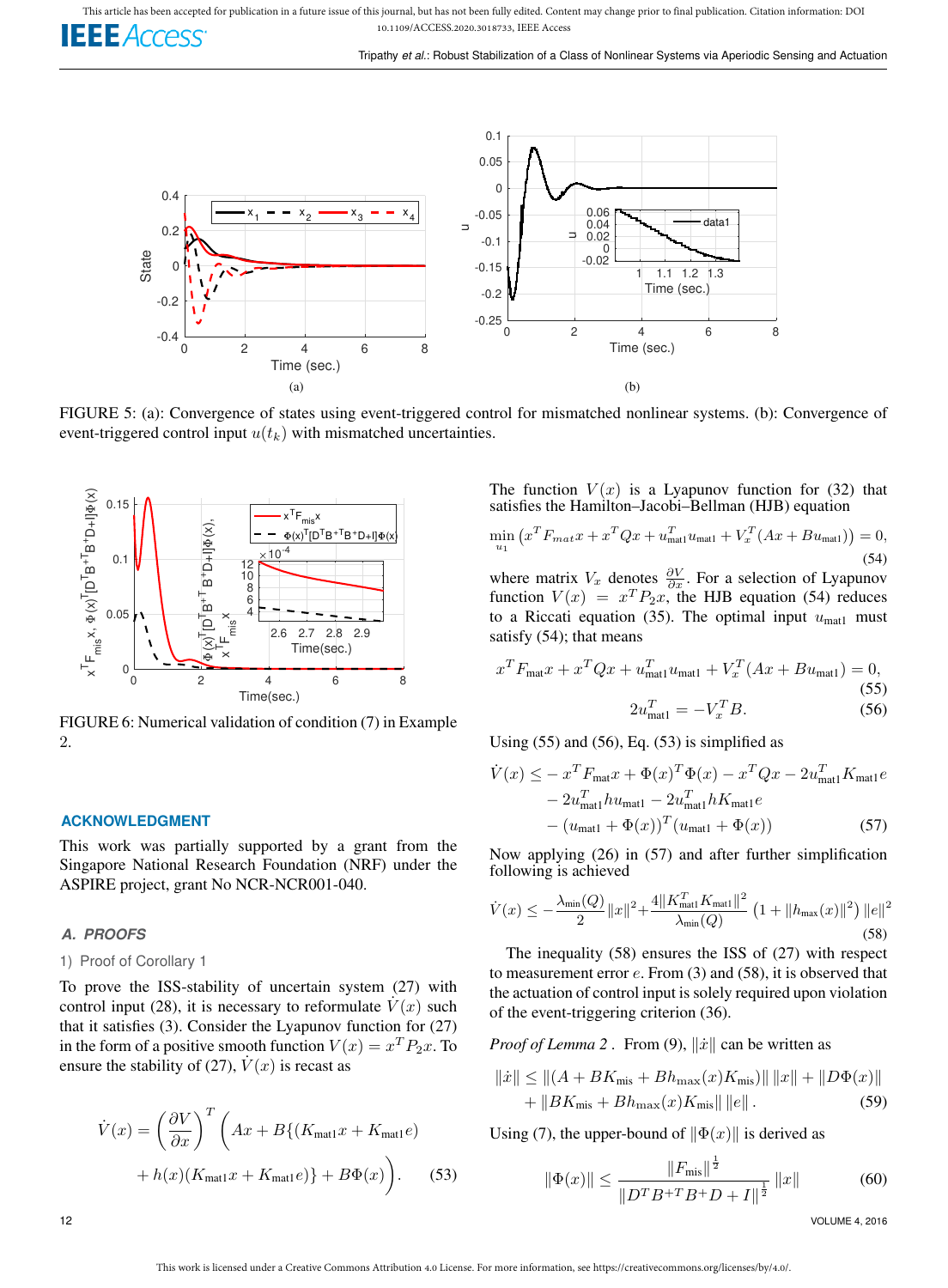Now applying (8) and (60), (59) can be simplified as

$$
\|\dot{x}\| \leq \left( \|A\| + \|BK_{\text{mis}} + Bh_{\text{max}}(x)K_{\text{mis}}\| + \|D\| \frac{\|F_{\text{mis}}\|^{\frac{1}{2}}}{\|D^T B^{+T} B^+ D + I\|^{\frac{1}{2}}}\right) \|x\| + \|BK_{\text{mis}} + Bh_{\text{max}}(x)K_{\text{mis}}\| \|e\|.
$$
\n(61)

From [37] and [38], the computation of inter-event time depends on the evolution of  $\frac{\|e\|}{\|x\|}$ . Now considering [37] and using the relation (11),  $\frac{d}{dt} \left( \frac{\|e\|}{\|x\|} \right)$  $\Vert x \Vert$  $\hat{ }$  can be computed as

$$
\frac{d}{dt}\left(\frac{\|e\|}{\|x\|}\right) = \left(1 + \frac{\|e\|}{\|x\|}\right)\frac{\|x\|}{\|x\|}.\tag{62}
$$

Applying (61) in (62) and denoting  $z = \frac{\|e\|}{\|x\|}$  $\frac{\|e\|}{\|x\|}$ , (62) reduces to

$$
\frac{dz}{dt} \leq \left( ||A|| + ||BK_{\text{mis}} + Bh_{\text{max}}(x)K_{\text{mis}}|| + ||D|| \right)
$$
  
\n
$$
\frac{||F_{\text{mis}}||^{\frac{1}{2}}}{||D^T B + T B + D + I||^{\frac{1}{2}}}\right) + \left( ||A|| + 2(||BK_{\text{mis}} + Bh_{\text{max}}(x)K_{\text{mis}}||) + ||D|| \frac{||F_{\text{mis}}||^{\frac{1}{2}}}{||D^T B + T B + D + I||^{\frac{1}{2}}}\right)z + (||BK_{\text{mis}} + Bh_{\text{max}}(x)K||)z^2.
$$
\n(63)

Using, comparison Lemma from [18], the inequality (63) reduces to following equality

$$
\frac{dz}{dt} = (\|BK_{\text{mis}} + Bh_{\text{max}}(x)K\|)z^2 + \left(\|A\| + 2(\|BK_{\text{mis}} + Bh_{\text{max}}(x)K_{\text{mis}}\|) + \|D\| \frac{\|F_{\text{mis}}\|^{\frac{1}{2}}}{\|D^T B^{+T} B^+ D + I\|^{\frac{1}{2}}}\right)z
$$

$$
+ \left(\|A\| + \|BK_{\text{mis}} + Bh_{\text{max}}(x)K_{\text{mis}}\| + \|D\| \frac{\|F_{\text{mis}}\|^{\frac{1}{2}}}{\|D^T B^{+T} B^+ D + I\|^{\frac{1}{2}}}\right).
$$
(64)

From the definition of inter-event time, it should be always bounded by a positive unit of time that means in between two consecutive events (say  $t_k$  to  $t_{k+1}$ ), the ratio of  $\frac{\|e\|}{\|x\|}$  evolves from 0 to  $\mu_1 \in \mathbb{R}^+$ . This evolution will take a finite amount of time unit. Now to show  $\tau > 0$ , (64) is solved with a initial condition  $z(0, z_0) = z_0$  and the solution  $z(t, z_0)$  must holds the inequality  $\frac{\|e\|}{\|x\|} \leq z(t, z_0)$ . To derive  $\tau$ , (64) is written as

$$
\int_{0}^{\mu_{1}} \frac{dz}{az^{2} + bz + c} = \int_{t_{k}}^{t} dt
$$
\n(65)

where  $a = (\Vert BK_{\text{mis}} + Bh_{\text{max}}(x)K \Vert), b = (\Vert A \Vert +$  $2(||BK_{\text{mis}} + Bh_{\text{max}}(x)K_{\text{mis}}||) + ||D|| \frac{||F_{\text{mis}}||^{\frac{1}{2}}}{||D|| \frac{||F_{\text{mis}}||^{\frac{1}{2}}}{||D|| \frac{||F_{\text{mis}}||^{\frac{1}{2}}}{||D|| \frac{||F_{\text{mis}}||^{\frac{1}{2}}}{||D|| \frac{||F_{\text{mis}}||^{\frac{1}{2}}}{||D|| \frac{||F_{\text{mis}}||^{\frac{1}{2}}}{||D|| \frac{||F_{\text{mis}}||^{\frac{1}{2}}}{||D|| \frac{||F_{\text{mis}}||^{\frac{1}{2$  $\frac{1}{\|D^TB^{+T}B^+D+I\|^{\frac{1}{2}}}$  $\setminus$ and

$$
c = \left( \|A\| + \|BK_{\text{mis}} + Bh_{\text{max}}(x)K_{\text{mis}}\| + \|D\| \frac{\|F_{\text{mis}}\|^{\frac{1}{2}}}{\|D^T B^{+T} B^+ D + I\|^{\frac{1}{2}}}\right).
$$

Since, a, b and c are function of  $h_{\text{max}}(x)$ , the integration (65) is not trivial to compute. We also observe that the maximum value of the known function  $h_{\text{max}}(x)$ , denoted as  $\bar{h}_{\text{max}}$ , leads to the minimum value of the inter-event time  $\tau$ . Hence, after certain simplification, and considering above mentioned point, the expression of inter-event time  $\tau$  can be derived as

$$
\tau = \frac{2}{(\kappa_1 - \kappa_2)} \ln \left\| \frac{(1 + \mu_1)}{(1 + \frac{\kappa_2}{\kappa_1} \mu_1)} \right\|, \forall \kappa_1 > \kappa_2,
$$
 (66)

where  $\kappa_1 = \left( \begin{array}{cc} \|A\| + \|B K_{\text{mis}} + B \bar{h}_{\text{max}} K_{\text{mis}} \end{array} \right) +$  $||D|| \frac{||F_{\text{mis}}||^{\frac{1}{2}}}{||D|| ||\frac{1}{2}||D|| ||\frac{1}{2}||}$  $\frac{\|F_{\text{mis}}\|^2}{\|D^T B^{+T} B^+ D + I\|^{\frac{1}{2}}}\$  and

 $\kappa_2 = ||BK_{\text{mis}} + B\bar{h}_{\text{max}}^{\dagger}K_{\text{mis}}||$ . From (66), it is observed that  $\kappa_1 > \kappa_2$  and this proves that  $\tau > 0$ .

# *B. ALGORITHMS*

# Algorithm 1 Event-Triggered Robust Control for Problem  $P_1$  and  $P_2$

- 1: Initialization:  $x \leftarrow x(0)$ ,  $x(t_k) \leftarrow x(0)$ .
- 2: Using A, B,  $F_{\text{mis}}$  [or  $F_{\text{mat}}$ ],  $\sigma$ ,  $\beta$ ,  $\eta$  compute  $K_{\text{mis}}$  and  $L[\text{or } K_{\text{mat}}]$  from (14) and (15), [or (34)].
- 3: Compute  $||x(t)||$ ,  $||e(t)||$  and  $\mu_1$  using (19) [or  $\mu_2$  using (37)].
- 4: if  $\|e\|^2 \geq \mu_1 \|x\|^2$  [or  $\|e\|^3 \geq \mu_2 \|x\|^2$ ] then
- 5: Send  $x(t_k)$  from sensor to controller.
- 6: Compute and update the control laws (10) —for the system (9)—and (28)—for the system (27).
- 7: else
- 8: Hold the previous input
- 9: end if
- 10: Return to line 3

Algorithm 2 Event-Triggered Robust Control with Optimal Triggering

- 1: Initialization:  $x \leftarrow x(0)$ ,  $t \leftarrow 0$ .
- 2: Given: A, B,  $F_{\text{mat}}$ , T,
- 3: Compute  $K_{\text{mat2}}$  using (45), (46).
- 4: Compute  $\|\hat{e}(t)\|$ ,  $\xi$  using (47) and (52) and solve optimization problem (48) to obtain  $\delta_t^*$ .
- 5: if  $\delta_t^* = 1$  then
- 6: Send  $x(t)$  from sensor to controller.
- 7: Replace  $x_n(t)$  with  $x(t)$  in (40).
- 8: Compute and update the control laws (45) using  $(40)$ —for the system  $(41)$ .

9: else

- 10: Compute and update the control laws (45) using (40) —for the system (41).
- 11: end if
- 12: Return to line 3

 $\Box$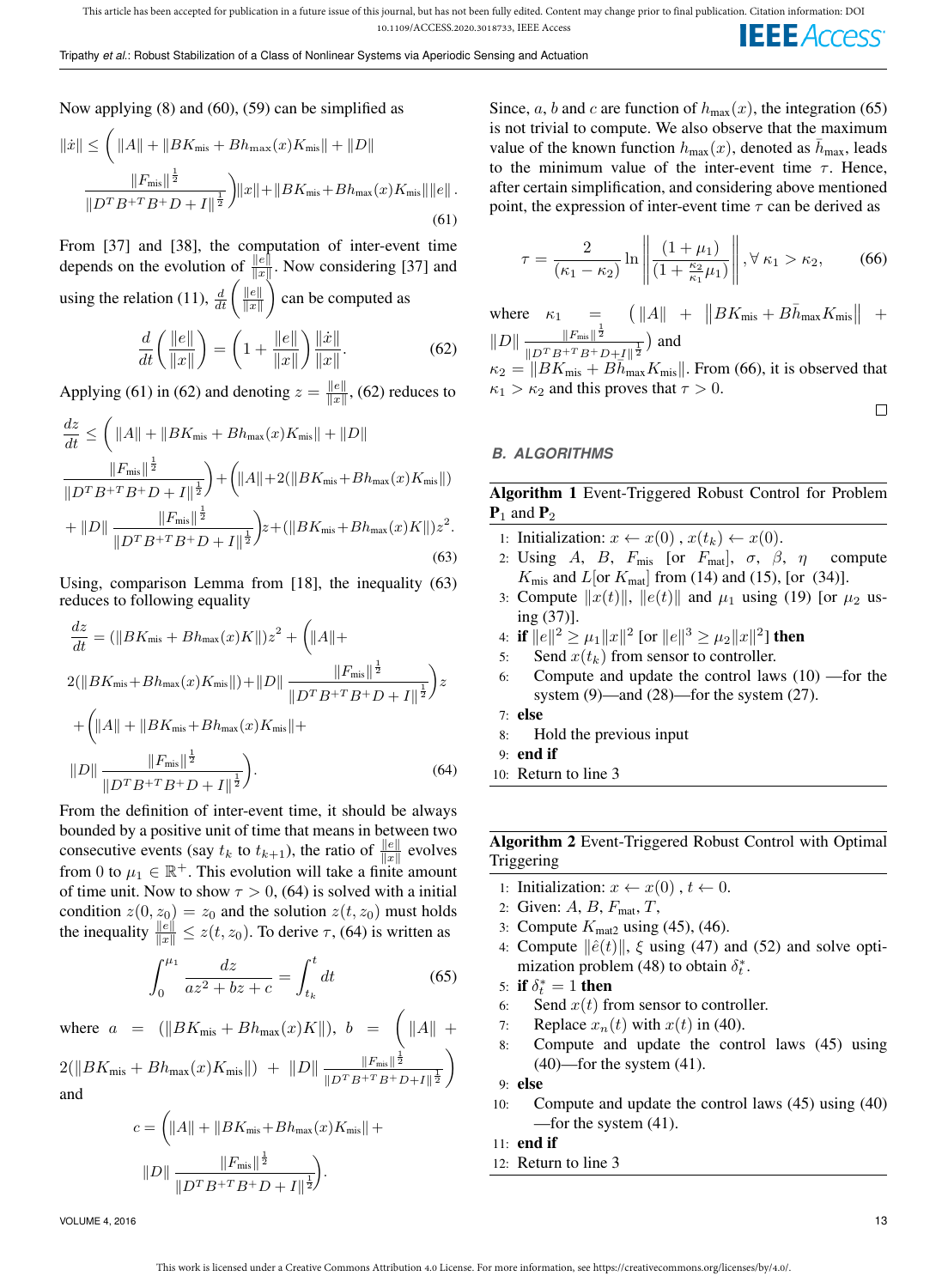

## Algorithm 3 Dynamic Programming

- 1: Select the counter  $k = 1$ , initial value  $\hat{e}(0)$ , time step  $\Delta t$ , and integer N such that  $T = N \times \Delta t$  with T being the final execution time.
- 2: Discretize the continuous-time system (47) and costfunctional (48).
- 3: while  $k \neq N$  do
- 4: Solve the finite-dimension (discretized) version of optimization problem defined by (48) and (49)—using principle of optimality [29]—to find optimal eventtriggering  $\delta^*$ .
- 5: Set  $k = k + 1$
- 6: end while

## **REFERENCES**

- [1] D. Adhyaru, I. N. Kar, and M. Gopal. Bounded robust control of nonlinear systems using neural network–based hjb solution. Neural Computing and Applications, 20(1):91–103, 2011.
- [2] A. Al-Tamimi, F. Lewis, and M. Abu-Khalaf. Discrete-time nonlinear hjb solution using approximate dynamic programming: Convergence proof. IEEE Transactions on Systems, Man, and Cybernetics, Part B (Cybernetics), 38(4):943–949, 2008.
- [3] A. Anta and P. Tabuada. To sample or not to sample: Self-triggered control for nonlinear systems. IEEE Transactions on automatic control, 55(9):2030–2042, 2010.
- [4] K.J. Astrom and B.M. Bernhardsson. Comparison of riemann and lebesgue sampling for first order stochastic systems. In Proceedings of the 41st IEEE Conference on Decision and Control, 2002., volume 2, pages 2011– 2016. IEEE, 2002.
- [5] B Barmish and G Leitmann. On ultimate boundedness control of uncertain systems in the absence of matching assumptions. IEEE Transactions on Automatic Control, 27(1):153–158, 1982.
- [6] Z. Chen and S. Jagannathan. Generalized hamilton–jacobi–bellman formulation-based neural network control of affine nonlinear discrete-time systems. IEEE Transactions on Neural Networks, 19(1):90–106, 2008.
- [7] J. Craig. Introduction to robotics: mechanics and control, 3rd ed. Pearson Education India, 2009.
- [8] E. Garcia and P. Antsaklis. Model-based event-triggered control for systems with quantization and time-varying network delays. IEEE Transactions on Automatic Control, 58(2):422–434, 2012.
- [9] M. Ghodrat and H. J. Marquez. On the event-triggered controller design. IEEE Transactions on Automatic Control, pages doi: 10.1109/TAC.2019.2955660,, 2019.
- [10] M. Ghodrat and H. J. Marquez. Robust stabilization of input-affine nonlinear systems under network constraints. IEEE Transactions on Control of Network Systems, pages 1–1, 2019.
- [11] W. Heemels and M. Donkers. Model-based periodic event-triggered control for linear systems. Automatica, 49(3):698–711, 2013.
- [12] W. Heemels, M. Donkers, and A. Teel. Periodic event-triggered control for linear systems. IEEE Transactions on Automatic Control, 58(4):847–861, 2012.
- [13] W. Heemels, K.H. Johansson, and P. Tabuada. An introduction to eventtriggered and self-triggered control. In Proceedings of the 51st IEEE Conference on Decision and Control (CDC), pages 3270–3285. IEEE, 2012.
- [14] R. Horn and C. Johnson. Matrix analysis. Cambridge university press, 2012.
- [15] O. C. Imer and T. Basar. Optimal control with limited controls. In 2006 American Control Conference, pages pp.–298–303, 2006.
- [16] K.H. Johansson, M. Egerstedt, J. Lygeros, and S. Sastry. On the regularization of zeno hybrid automata. Systems & control letters, 38(3):141–150, 1999.
- [17] I. N. Kar. Quadratic stabilization of a collection of linear systems. International Journal of Systems Science, 33(2):153–160, 2002.
- [18] H. Khalil. Nonlinear systems, volume 3rd ed. Prentice hall Upper Saddle River, NJ, 2002.
- [19] P. P Khargonekar, I. Petersen, and K. Zhou. Robust stabilization of uncertain linear systems: quadratic stabilizability and  $h_{\infty}$  control theory. IEEE Transactions on Automatic control, 35(3):356–361, 1990.
- [20] H. Kushner and P. Dupuis. Numerical methods for stochastic control problems in continuous time, volume 24. Springer Science & Business Media, 2013.
- [21] L. Zhang and D. Hristu-Varsakelis. Lqg control under limited communication. In Proceedings of the 44th IEEE Conference on Decision and Control, pages 185–190, 2005.
- [22] F. Lin. An optimal control approach to robust control design. International journal of control, 73(3):177–186, 2000.
- [23] F. Lin and R. Brandt. An optimal control approach to robust control of robot manipulators. IEEE Transactions on robotics and automation,  $14(1)$ :69-77, 1998.
- [24] T. Liu and Z. Jiang. A small-gain approach to robust event-triggered control of nonlinear systems. IEEE Transactions on Automatic Control, 60(8):2072–2085, 2015.
- [25] W. Liu and J. Huang. Event-triggered global robust output regulation for a class of nonlinear systems. IEEE Transactions on Automatic Control, 62(11):5923–5930, 2017.
- [26] A. Molin. Optimal event-triggered control with communication constraints. PhD thesis, Technische Universität München, 2014.
- [27] L. A. Montestruque and P. Antsaklis. On the model-based control of networked systems. Automatica, 9(10):1837 – 1843, 2003.
- [28] L. A. Montestruque and P. Antsaklis. Stability of model-based networked control systems with time-varying transmission times. IEEE Transactions on Automatic Control, 49(9):1562–1572, 2004.
- [29] D. Naidu. Optimal control systems. CRC press, 2002.
- [30] J. Nazarzadeh, M. Razzaghi, and K.Y. Nikravesh. Solution of the matrix riccati equation for the linear quadratic control problems. Mathematical and computer modelling, 27(7):51–55, 1998.
- [31] D Nešić and A. Teel. Input-to-state stability of networked control systems. Automatica, 40(12):2121–2128, 2004.
- [32] T. Nguyen and Z. Gajic. Solving the matrix differential riccati equation: a lyapunov equation approach. IEEE Transactions on Automatic Control, 55(1):191–194, 2009.
- [33] R. Ortega, J. Perez, P. Nicklasson, and H. Sira-Ramirez. Passivity-based control of Euler-Lagrange systems: mechanical, electrical and electromechanical applications. Springer Science & Business Media, 2013.
- [34] I. Petersen. Structural stabilization of uncertain systems: Necessity of the matching condition. SIAM journal on control and optimization, 23(2):286–296, 1985.
- [35] G. Phanomchoeng and R.h Rajamani. Observer design for lipschitz nonlinear systems using riccati equations. In Proceedings of the 2010 American Control Conference, pages 6060–6065. IEEE, 2010.
- [36] E. Sontag. Input to state stability: Basic concepts and results. In Nonlinear and optimal control theory, pages 163–220. Springer, 2008.
- [37] P. Tabuada. Event-triggered real-time scheduling of stabilizing control tasks. IEEE Transactions on Automatic Control, 52(9):1680–1685, 2007.
- [38] P. Tabuada and X. Wang. Preliminary results on state-trigered scheduling of stabilizing control tasks. In Proceedings of the 45th IEEE Conference on Decision and Control, pages 282–287, 2006.
- [39] P. Tallapragada and N. Chopra. Event-triggered dynamic output feedback control of lti systems over sensor-controller-actuator networks. In 52nd IEEE Conference on Decision and Control, pages 4625–4630, 2013.
- [40] P. Tallapragada and N. Chopra. On event triggered tracking for nonlinear systems. IEEE Transactions on Automatic Control, 58(9):2343–2348, 2013.
- [41] S. Trimpe and R. D'Andrea. Event-based state estimation with variancebased triggering. IEEE Transactions on Automatic Control, 59(12):3266– 3281, 2014.
- [42] N. S. Tripathy, I. N. Kar, and K. Paul. Model based robust control law for linear event-triggered system. Asian Journal of Control, 18(5):1765–1780, 2016.
- [43] N. S. Tripathy, I. N. Kar, and K. Paul. Stabilization of uncertain discretetime linear system with limited communication. IEEE Transactions on Automatic Control, 62(9):4727–4733, 2016.
- [44] D. Wang, D. Liu, and H. Li. Policy iteration algorithm for online design of robust control for a class of continuous-time nonlinear systems. IEEE Transactions on Automation Science and Engineering, 11(2):627–632, 2014.
- [45] X. Wang and M. Lemmon. Self-triggered feedback control systems with finite-gain  $l_2$  stability. IEEE transactions on automatic control, 54(3):452– 467, 2009.